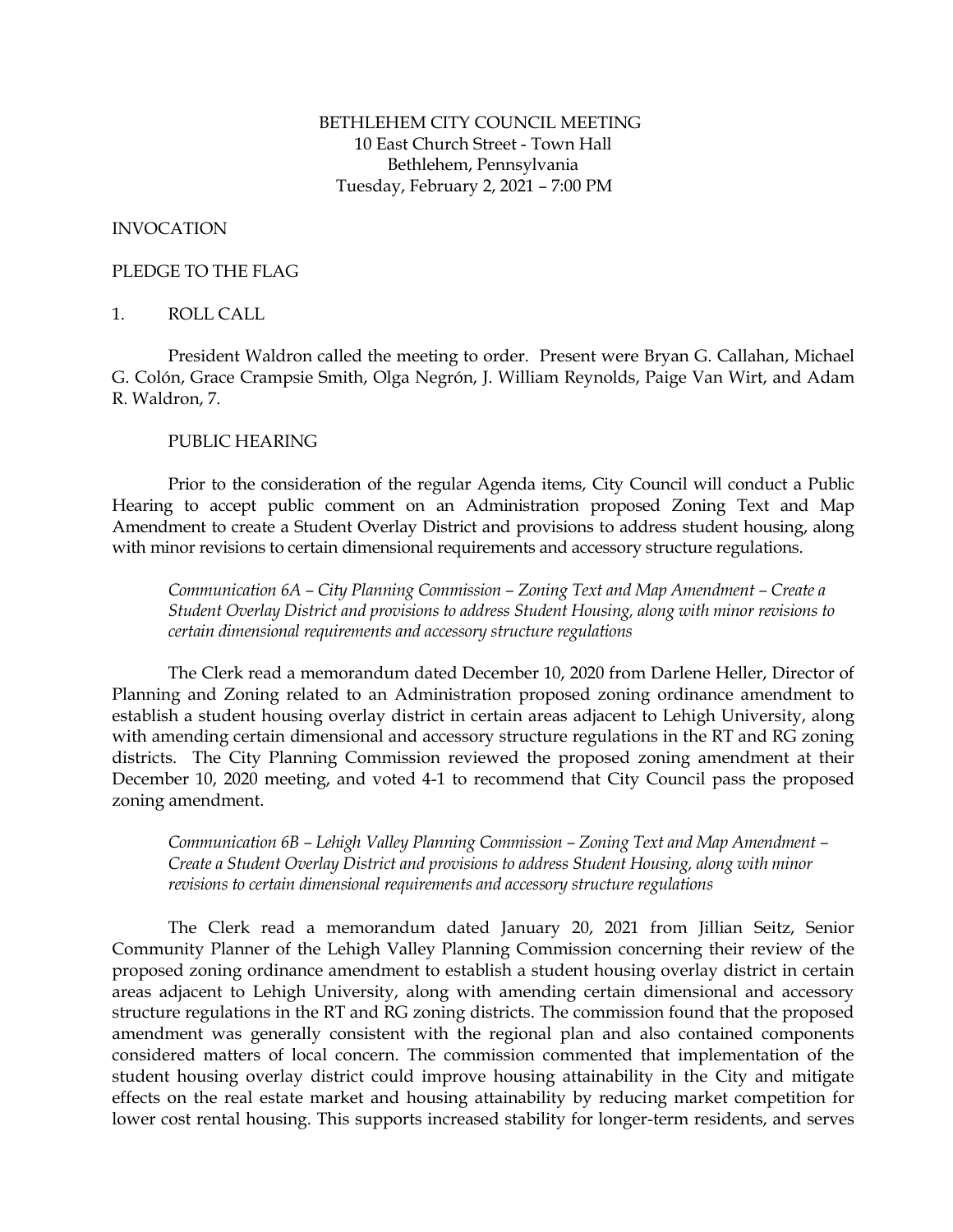the intent of the Regional Plan to promote mixed-income neighborhoods. Additionally, the commission commented that the proposed amendment will provide opportunities for student housing in appropriate areas and supports the intent of the regional plan to provide a wide variety of attainable housing in locations that maximize social and economic opportunities for everyone. They also provided several additional comments.

Darlene Heller, Director of Planning and Zoning remarked this is an ordinance amendment that Council is familiar with. We had a meeting back in late October 2020. There was an opportunity to provide comment. We have been meeting with some of the neighborhood stakeholders and regulated rental owners and managers. We have been working for a few years on this ordinance and we did as much outreach as we could to get input from different stakeholders in south Bethlehem. Ms. Heller noted we have talked before about why this ordinance is important to us and why we are doing this now. There is a purpose section in the ordinance and it does talk about some of that but many of the provisions are straightforward. We have a regulated rental ordinance now which is managed through the Housing Bureau and this would supplement that and would be in the zoning ordinance. There are some provisions in here that just make sure that those two ordinances are comparable with each other and that they work together. We added definitions for regulated rental units and student home; we tweaked the definition of half story. What we found was that some property owners, especially student housing property owners, wanted to build the half story into a full story and put additional bedrooms in. We found that definition of a half story that we had was just clunky so we are not trying to change anyone's ability to be able to use the third story of the half story that way but we modified the definition so that we think it is more clear about what is a half story and what is not. Ms. Heller continued with section 1327.01 that is where we start to actually talk about student housing and what it is. She noted student housing is proposed to be permitted in the future in the CB which is Central Business, CL which is Limited Commercial. She added that CB is the two downtowns and CL is Limited Commercial which is East or West Broad Street, East Fourth Street, Linden Street, those areas. She stated also IRR which is the area of the Beth Works site where we allow residential units and also within the Overlay itself. We clarify in that section that the provisions will only apply to new student homes following the effective date of this ordinance. Any regulated rental units that are in existence now are continued to remain regulated rental whether they are in the Overlay or not. They need to maintain their license and have an annual inspection but if they meet the current requirements they would be permitted to continue as nonconforming uses. In the next section 1327.02 we list some of the provisions of what is required for student housing. One of the issues we wanted to take a look at is the parking. A dwelling unit is required to have two off street parking spaces; we will require that for a student home. If there are 5 students within the unit we would require a third parking space. We would not require additional spaces if there are 3 or 4 students in the unit. Ms. Heller added they clarify in here for constancy that any student home must comply with all regulated rental unit regulations. They are permitted to have a small sign at the front of the property and if you are in the Overlay we would permit 5 students within the Overlay. If you are in the other zoning districts CB, CL, or IRR, we would permit up to 3 students within a unit. The intent there is really to keep the student population close to the campuses, close to transit, close to walkable areas, and close to our downtowns where the businesses have begun to rely on the student populations. Ms. Heller believes this has become more evident this past year when the students were not here. We do include some revisions to the dimensional chart. In RT and RG, those are the most dense residential zoning districts we have. When we were working with the housing committee, one thing that came up is that in those dense residential districts we did not have now a maximum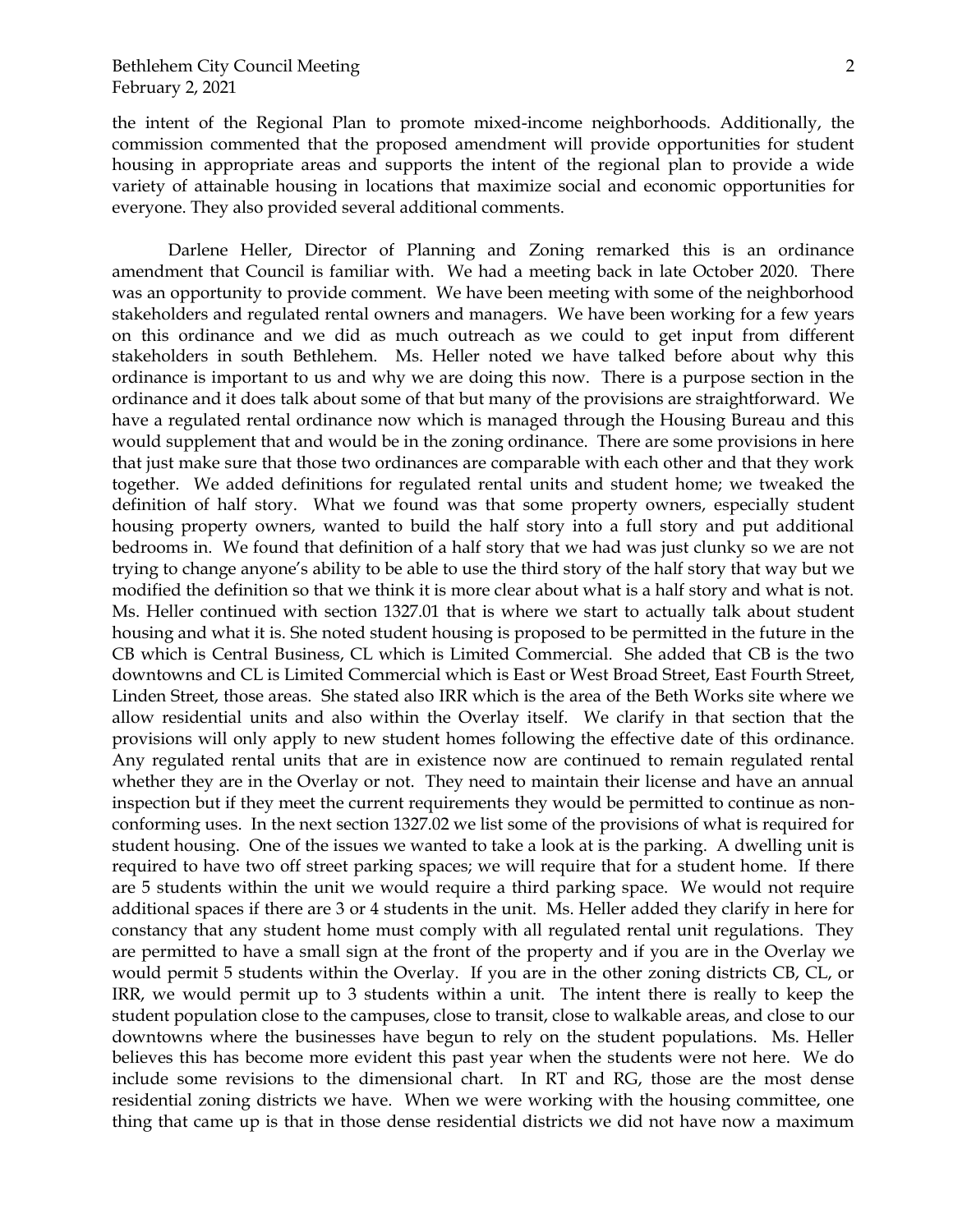impervious coverage so 100% of the lot could be covered. So in RG which is medium density residential we propose capping of 70% impervious coverage on the lot and in RT which is the highest density we propose capping impervious coverage at 80%. Ms. Heller noted they did not want to go too high because we do not want to create a lot of properties where it would be nonconforming, not able to put on an addition or have a shed. The other dimensional revision we are proposing is that in RG instead of the maximum height being 5 stories and 60 feet, we are proposing that it be 3 stories and 40 feet. One of the concerns from the stakeholders that we spoke with is that we are seeing more and more property owners buying several lots and then demolishing whatever is on those lots and then building are larger structure, a higher structure that is not compatible with the surrounding neighborhood. In RT we also propose to limit the height and the number of stories. For a multi-family dwelling that is 2.5 stories or less, the maximum height is 2.5. If you go above 2.5 stores the maximum height is 3.5 stories or 40 feet. We are lowering it from 60 feet to 40 feet. There are a few other minor revisions that we added to the end of this, one is a clarification that if your property is in CL you are not limited to the 3 story height, you would still be permitted to build up to the current height which is 5 stories or 60 feet. We have seen a high number of zoning appeals recently, in the last few years where in the RT and RG zoning districts there were a lot of appeals to the Zoning Hearing Board for an additional shed, deck, or a small addition. She added in order to try to minimize those the last provision is that if you are proposing a gazebo, playhouse, or a shed, or a small addition that is 125 square feet or less you would be able to have one addition like that without needing to go to the Zoning Hearing Board. That applies just for single family homes, single family detached, semi-detached, or attached dwellings. Ms. Heller noted that is a quick overview of the ordinance, she will answer any questions she can and added that Alicia Karner, Director of Community and Economic Development is on the call as well as Mike Simonson, Chief Building Inspector.

President Waldron informed the Administration has put a lot of time into this amendment and some of this has been kicked around for a few years. There has been a lot of public support from the neighborhood and the residents out there. Likewise there was a little pushback from some of the property owners as well, some of the companies that own multiple properties there and their concerns. President Waldron then turned to Dr. Van Wirt who is the Chair of the Community Development Committee to see if she had any questions or comments on the topic and then to other Members of Council if they have anything they would like to discuss.

Dr. Van Wirt noted we have discussed this pretty thoroughly in committee. We had a few questions and concerns but they were all adequately addressed by the Administration and she is in full support of this.

President Waldron did want to clarify that there have been no changes since what we discussed in October that was presented at that time.

Ms. Heller pointed out they did make one minor change. This was reviewed when we went back to the Planning Commission. Previously we were only proposing to allow 3 students in CB and CL, non-residential districts. As we talked further about this we want to prioritize areas that are very dense and so we also added the IRR zone which was not in the draft that you saw back in October. That was something that came up in some discussions with different stakeholders on the south side and we did speak with a few residents about that. It does allow student housing to populate outside of the areas where we are targeting and are hoping to be able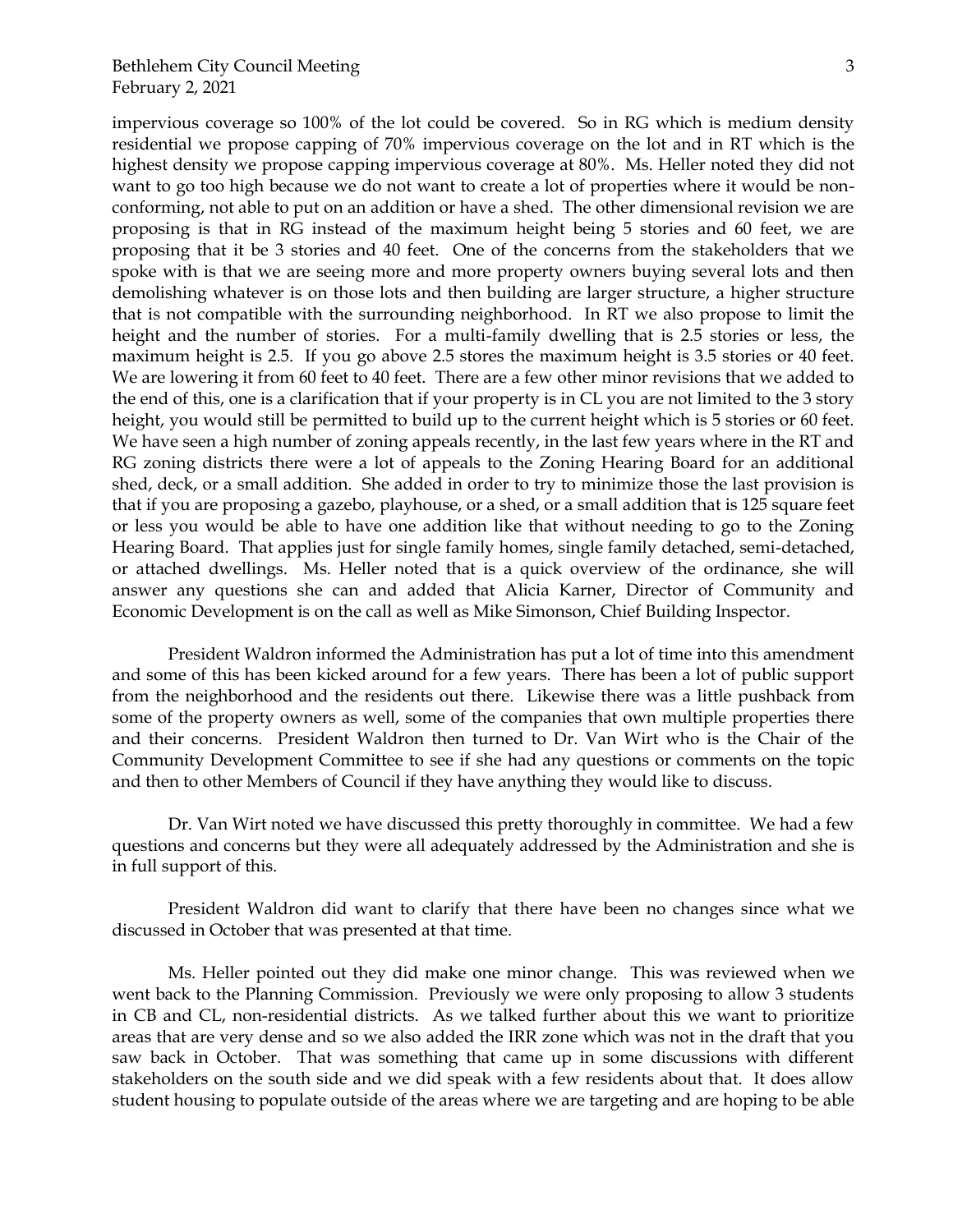to encourage single family home ownership. They were supportive of adding that but it was a change since the last time you saw this.

Mr. Callahan thanked Ms. Heller for all the work she did on this. He is totally in favor of this. He told a lot of people who called, whether it was people with multiple properties down there, student properties or people with family housing; he thinks this will increase the property values of everybody's property down there. Because we are restricting an area where students can go and with Lehigh growing those students will want to move off campus but this will increase the likelihood of the students moving into that area because they will only be allowed to move into that area. Mr. Callahan asked if they can still move into the student housing areas that are already grandfathered in.

Ms. Heller stated yes, anywhere there is regulated rental now that is licensed and inspected, they can continue as long as they maintain their license and inspection.

Mr. Callahan remarked any new student housing has to be in this Overlay district, is that correct?

Ms. Heller pointed out the Overlay or you can do up to 3 students per unit in CB, CL, or IRR.

Mr. Callahan believes this will be a great thing for anybody that is a property owner down there. Inside that Student Overlay area that will increase the amount of people that want to get in there. Competition is a good thing; it will increase the property values for all those people who own it. Outside that area families and other people will want to move in there knowing that students are not going to be able to move in next door to them and that will increase competition. Those property owners will see a dramatic increase in their property values also. It will allow people and families to go in there knowing they will not have Lehigh students living next to them; they can go in and fix up their properties that will be good for the property owners whether in side that Student Overlay District or outside of it but it will be a great thing for the city. As the properties get fixed up and sold hopefully that increases the property values and that is a good thing for the taxpayers of the city. Mr. Callahan is 100% behind this. He asked if Ms. Heller has heard discussion about a 10 to 14 story building on New Street and the Greenway.

Ms. Heller stated there was a proposal reviewed at the Historic Conservation Commission Meeting last Monday.

Mr. Callahan noted he is hearing anywhere from 11 and 14 stories, is that correct?

Ms. Heller informed the concept that they showed the Commission was 11 to 12 stories.

Mr. Callahan asked Ms. Heller if she is in favor of that.

Ms. Heller stated the Commission is still reviewing it. We have met with them a couple of times to talk about that. This is another one of those projects where there is a balancing act. We want to attract new development to the south side core and then there is also the balance with historic preservation. That is something that is still being reviewed and discussed.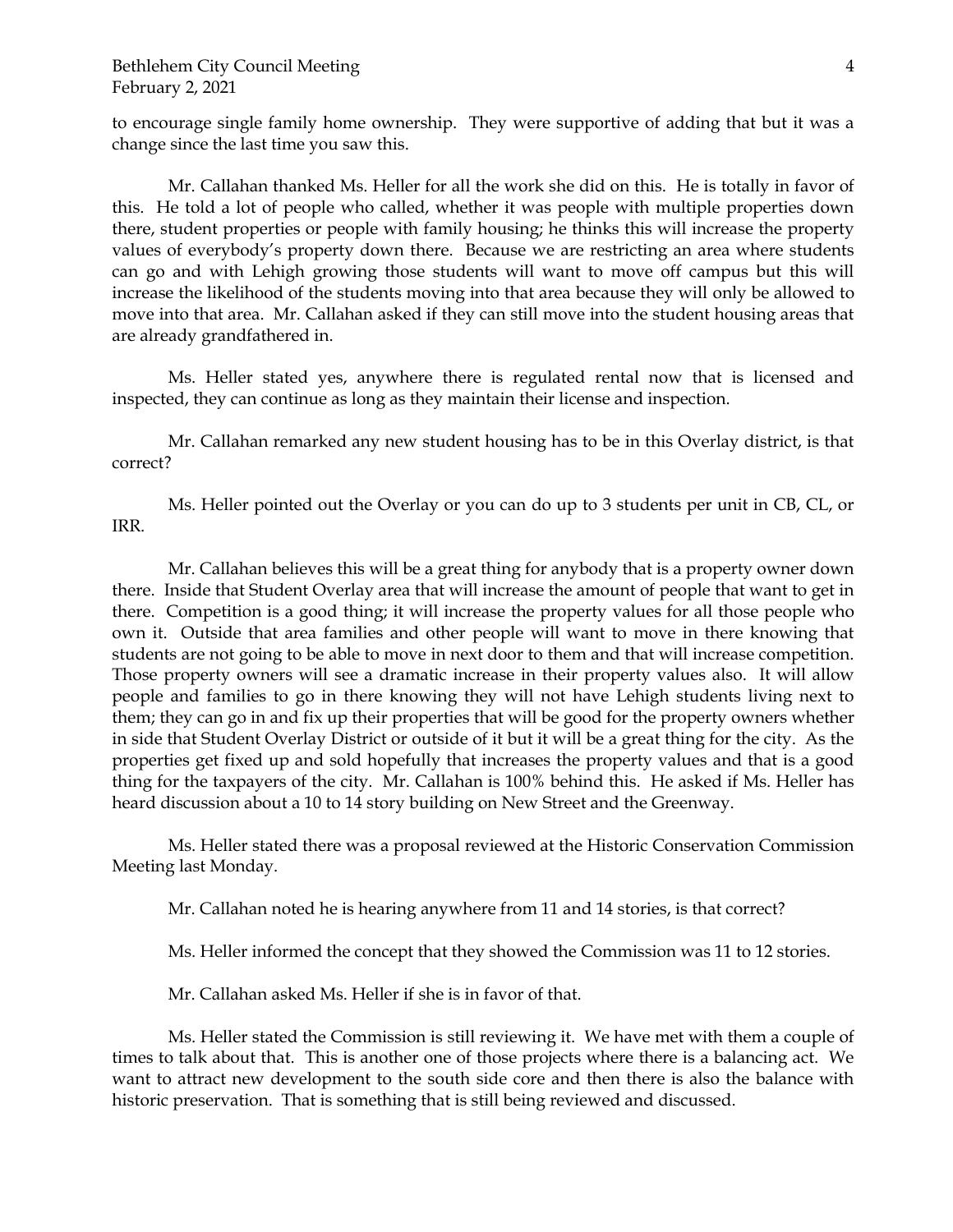Mr. Callahan asked where it is going from here and if there has been a plan submitted yet.

Ms. Heller informed they submitted it to the Historic Conservation Commission, they had a good discussion, gave the developer some feedback and it will return to their meeting in February for further review.

Mr. Callahan asked if they have voted on it yet.

Ms. Heller stated they have not voted on it yet.

Mr. Callahan asked what was submitted and how many stories were discussed.

Ms. Heller remarked it was a building with a concept of 11 and 12 stories.

Mr. Callahan asked how about the Benner building across the street and how many stories that is.

Ms. Heller informed that is 6 stories of non-residential, so there is a different balance there.

Mr. Callahan just wanted to make sure we are all on the same page because there was a lot of discussion about the height of the Benner building. He is not sure it matters whether it is residential or not. He is all for the project that was discussed at meeting, it is a great thing. The properties there now are a little run down and a brand new building there would be an excellent thing for the taxpayers of the city also. He just wanted to make sure we are all on the same page on this as we discuss it moving on. Mr. Callahan added he is 100% in favor of this Overlay District. He thanked Ms. Heller for all her hard work.

Ms. Negrón stated these changes are way overdue. She has been begging for the past three or four years. She wanted to say thank you to the department, because this was truly a community development process. You really engaged stakeholders and residents of the south side that is really important. She knows that made the process go longer and she knows it complicated things more but it was worth it. She thanks everyone involved in this and for including the community to be part of this, that makes it better for everybody. Of course she will be supporting this.

Ms. Crampsie Smith thanked everyone that was involved in this, it was great work and she thinks it answers the call to the community, especially the south side. It is doing great as far as promoting inclusionary, accessible and affordable housing and very importantly preserving the spirit of the south side.

Mr. Reynolds added he supports this as well. In order for us to get the maximum value of this which he brought up before, he appreciates the conversation that the Administration and community has about not what we will pass but what we pass that will work and what will accomplish the intended goal. We all have seen before when we pass things and think it will accomplish the goal and it does not. The two things we need to focus on is how we get as much information from Lehigh University as possible about students that are living off campus. As we know, when someone signs a lease or someone moves in somewhere bells do not necessarily go off and say this is a Lehigh student, so we will need to work on this as far as the information we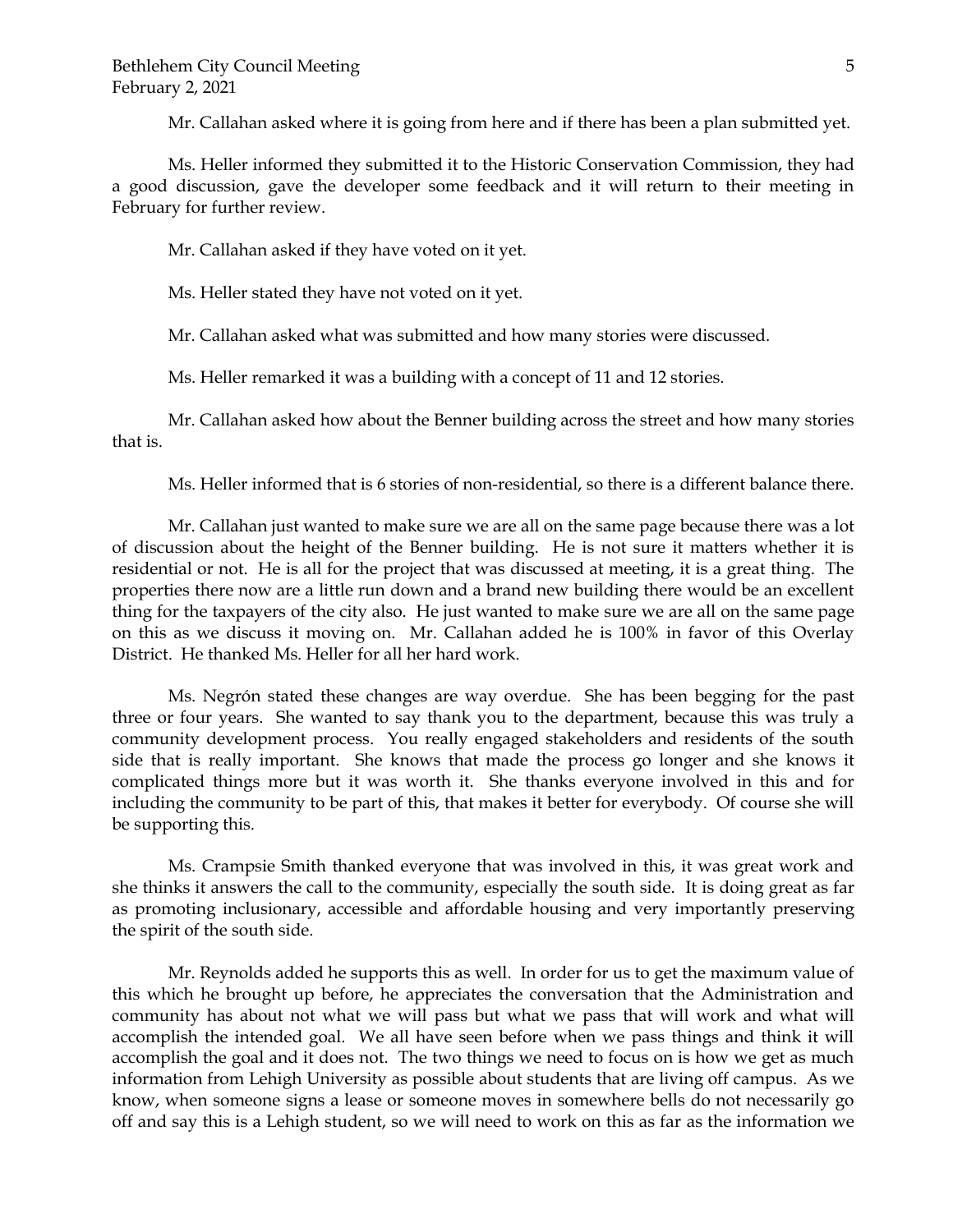have from Lehigh, who is living off campus, maybe the information we request from landlords and also how are we going to enforce that going forward. It is very difficult once people are living in a property to do something about it even if it is a violation of the zoning code. Mr. Reynolds remarked that we need to be smart as a city and a community about the relationship with Lehigh and all the information they have as far as who is living off campus if this will achieve the intended results. He does give everybody credit, he knows there are multiple City Council Members that he sat next to at some of these committee meetings and he sat next to Ms. Heller and Ms. Karner multiple times. He thanked them for going about this in a way that has taken a little bit of time to do but that is because everybody has tried to look at this as rational and practical as possible. The result we have in front of us is a reflection of that. Mr. Reynolds thanked the Administration, community members, and the Council Members that were engaged in this process throughout.

President Waldron related this is tailored directly to the south side and Lehigh University students but what is the feel or mix of other full time students that are living there that are not Lehigh students, whether that be Moravian or DeSales although there might be others. How would that be tracked if that information is not coming from Lehigh.

Ms. Heller does not know if they actually track which University they are attending. There were some questions early on about how are we going to qualify the residents, how do we know they are student residents. We had some language in there that they had to be enrolled in a certain number of classes, we greatly simplified the definition of a student home and that requirement to try to keep is simple for our enforcement purposes but also to protect the students. She does not know that we have a handle on that by University.

Ms. Karner added they have met with most of the Universities, Penn State Lehigh Valley for a while was sending a shuttle bus to the south side to pick up students because there were so many that were living there. It is difficult for the Universities to release numbers to us directly. We will see some change on the data question on asking them what University they go to. We are seeing a challenge with Moravian, we did look at the north side to be included as an Overlay and because of the small numbers and the way Moravian is vetting students prior to moving off of campus we did not have the same concentration there. Those will remain that are there, but we will not see a spread of 5 students in a home that does not currently exist. Certainly we will be tasked with enforcing that if we do get reports on that.

Ms. Crampsie Smith asked as far as the regulated rentals being grandfathered in, if they already exist, is there going to be any point in time like with the sale of the property where they will no longer be grandfathered in and be applicable to the new amendment.

Ms. Heller stated typically the way they handle non-conformities is they run with the land rather than with the property owner. So if she has a regulated rental property right now and when she sells it as long as it is used the same way, the non-conformity would continue.

President Waldron thanked Ms. Heller and Ms. Karner and added before he turns to public comment he will clarify that this is our Public Hearing on this and the amendment after this evening will go on the February 16, 2021 agenda for First Reading by City Council. So Council will not be taking any action on this tonight, we are just here to hear the presentation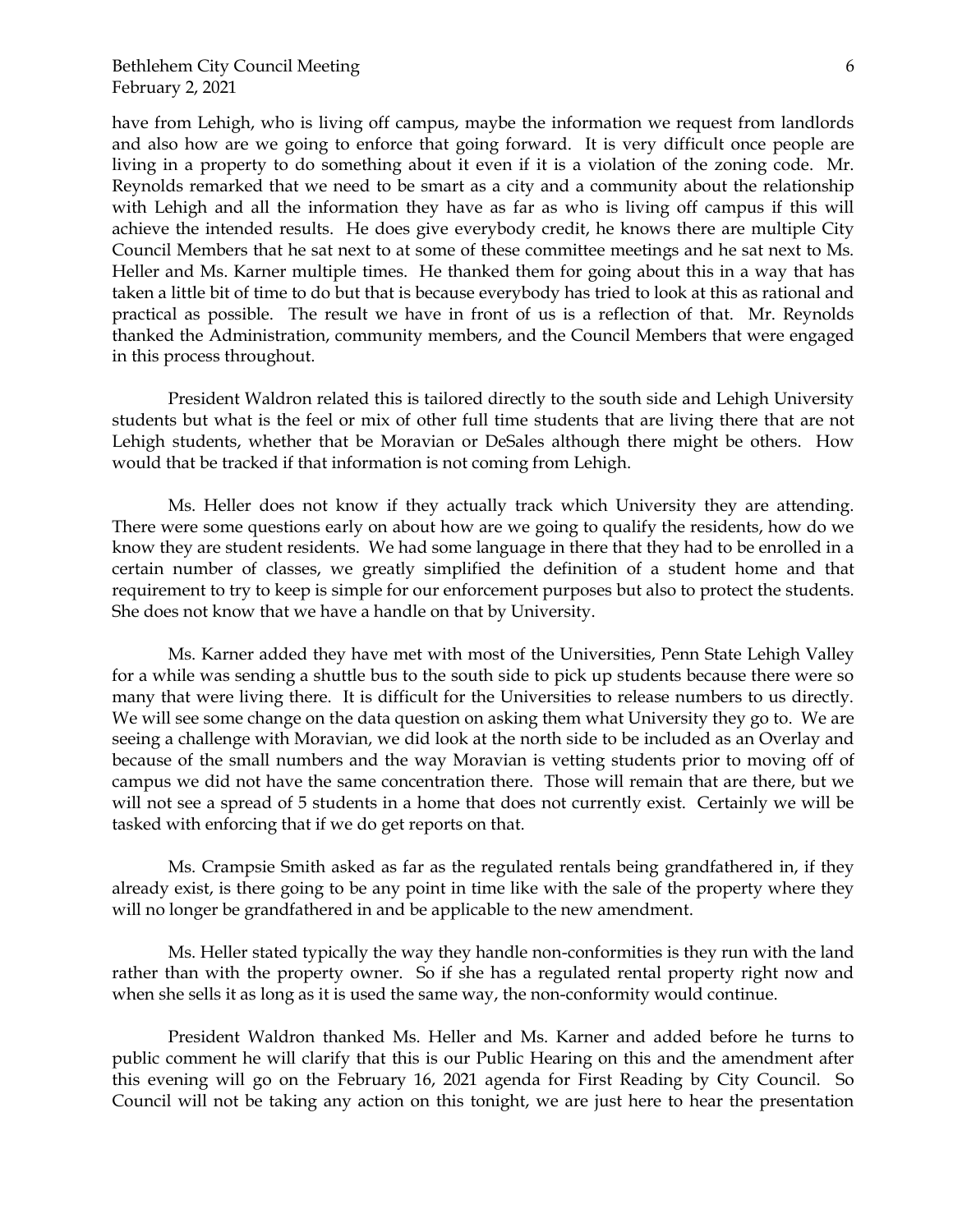from the Administration so we will not be discussing this further in the evening or taking a vote on it this evening. He reiterated the First Reading and vote will be on February 16, 2021.

#### *Public Comment*

Eray Donmez, 412 Jackson Street, remarked he and his wife own 11 total properties in the area. For a quick background his wife's family is from the area since the 1700's and he added that he, his wife and his sister are Lehigh graduates. This is his full time job, fixing broken toilets, cleaning clogged drains and other things with these properties and he does these things himself. He is not some harsh investment banker doing this on the side. He wanted to talk about a few points. He wanted to point out the current map as it stands on the east Student Housing Overlay District does not include some areas that are more than 90% student housing already and that is on Hillside Avenue including Jackson and Jefferson Streets. He suggests clarifying grandfathering a little bit more, an existing structure versus being able to develop the current lots to increase density since these are already student housing so increasing density on these lots would help as opposed to just limiting them to existing structures. In terms of increasing the density and preventing party houses is that there was more leeway for smaller units being built in these areas that are already grandfathered as opposed to being forced to 5 bedrooms which turn into party houses. With two bedrooms these would not be annoying noisy party houses as well as they would be more affordable for families and students because a 5 bedroom house, you cannot get the same amount of money from a family that you charge students. That is why bigger houses tend to cater towards students. He would recommend having some leeway with the encouraging smaller units. In terms of grandfathering one more thing, he thinks that having to renew every year the conformity of grandfathering creates an issue because that will prevent the existing landlords such as to not want to rent to non-students because we would not want to lose our status. Currently and this goes to one of the comments made that we have De Sales students, we have Penn State Lehigh Valley students some of whom graduate and still stay in our houses and are not students. It could help to have a little more leeway in terms of grandfathering and not relating it to existing structure being able to develop them. Obviously a non-variance requiring a place, he would appreciate that.

David London, 625 East 5<sup>th</sup> Street, informed he is the owner of 3 student houses. He is very new to this whole discussion and they put all their savings into buying these 3 houses and they found out 2 of the houses are outside of the Student Overlay District zone. He is familiar with this discussion about affordability but he wanted to comment that one thing he found lacking in the discussion is that in the discussion and in the proposed changes to say it is recognized the importance of students to the city but at the same time there is the feeling that it goes against the grain of the sentiment. One side is limiting where they can live but at the same time the results are a lot of limitation within the proposed zone. Mr. London stated in his mind looking at many houses and especially the parking regulations, from his understanding reading the regulation new houses within the zone would have to conform with the two parking requirement at the minimum which excludes a lot of houses that are currently non-compliant. A lot of houses do not go the full depth of the lot and therefore they cannot leave any off-street parking at the moment with the result of those houses not being able to become student housing but also getting their current owner not able to sell them because they would be surrounded by student housing and are not desirable and could not be converted to student housing. Mr. London found many houses, about 15 to 20 like that when he glanced over the map. The feeling that it is being restricted outside, which is fine but it is also being restricted within the zone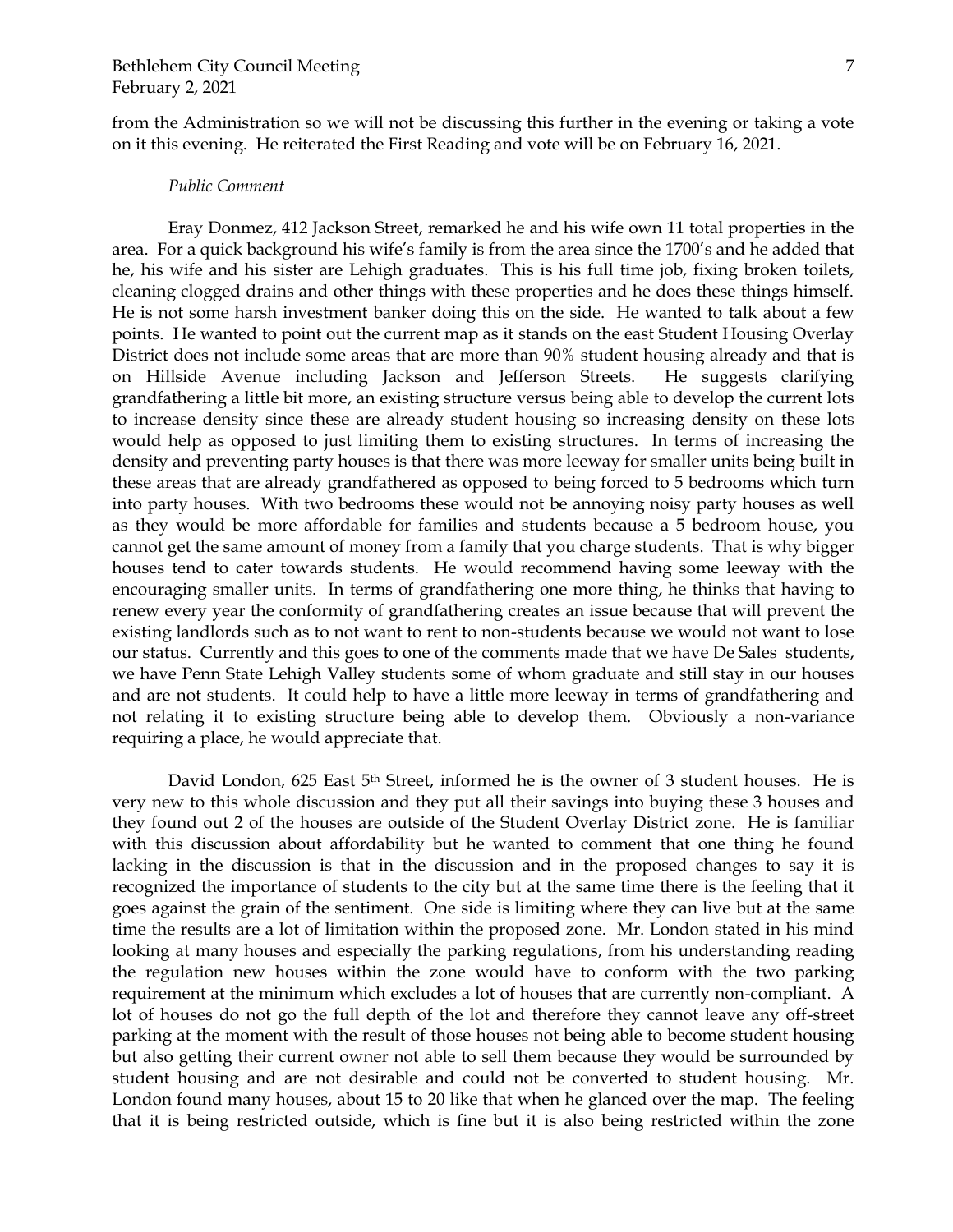residences, encouraging more density within the zone, the result of new restrictions which would actually prevent houses from becoming student housing within the zone. Another point he wanted to make which was discussed by a few of the Council Members it that he does not see the mention of real discussion of (this is inaudible). Mr. London continued to say there is a depopulation of non-Lehigh students in the area, in Penn State; they have anywhere closer where those students can live off campus. Again, when he started to invest in Lehigh was there was a need of about 900 houses for off campus housing and the zone is about 450 only. There is a concern that this is somebody like him who is an architect that he would think that actually would create a spillover to an area like Fountain Hill where it would be more profitable for landlords to rent to 2 students rather than to a family. It might be the opposite consequence that would create spillover into an area which is now not frequented by students and the students actually do not want to go that far but it would create a situation where the shortage of housing within the zone will push them further away. Lehigh at the moment has proposed new housing but it is just too slow and they will not answer to any of this new need that is being created at the same time. Mr. London added that the proposed housing from Lehigh is very expensive. The students he has in his houses are coming from low income backgrounds and the housing within the zone will probably increase. Therefore these low income students will have much more difficulty to find new housing. His feeling is that although there is an affordability issue in the neighborhood the students are a very visible force. The Casino attracted a lot of new investors from New Jersey and New York to the area. A lot of the changes in affordability are due to other factors and the students are one of many. His point is that this should be more pushed to increase the density within the zone and the zone probably should be larger like the other landlord said. Otherwise there will be a spillover because there is a demand. This regulation will not help the demand, there is a demand of about 5,000 students that need to find houses and they will find them somehow. Mr. London remarked that is his main objection to this regulation.

Karley Biggs Sebia, 1 West Broad Street, Suite 700, remarked she is an attorney at the Kings Spry law firm. She is speaking for her client, Asset Living. She added that Asset Living manages over 70 properties on the south side of Bethlehem that includes approximately 350 units. A majority of its residents are college students and they do really take great pride in providing high quality and safe housing. While our client has every intention of complying fully with the amended zoning ordinance and has been actually working with the City Solicitor's Office to ensure that happens they have some concerns about the practical implication of the requirement that the licensing of a specific dwelling must be operated as a regulated rental unit without lapse for any length of time no matter how short or long in order for the preexisting use exception to apply. That has to do with the grandfathering in that we have been speaking about this evening. This language attempts to create a clear line where there is a lot of gray. Attorney Biggs Sebia informed practically speaking there may be instances where a property owner with every intention of operating its rental units within the confines of the law finds itself in the situation where there is a lapse in the regulated rental unit license. As a property Management Company with properties located in over 300 cities throughout the United States and in accordance with its usual business practice her client entered into one year leases with individual residents as opposed to one single lease for all residents living together in a unit. The lease is otherwise compliant with respect with requirements of the rental unit ordinance. Our clients were notified that the zoning office did not find its individual leases acceptable and considered those situations to be a rooming house and they promptly began to reach out to residents and request that they sign new leases and then soon after became aware of this proposed amendment. Our client has found itself in a situation where there is no legal basis to go back to their residents and demand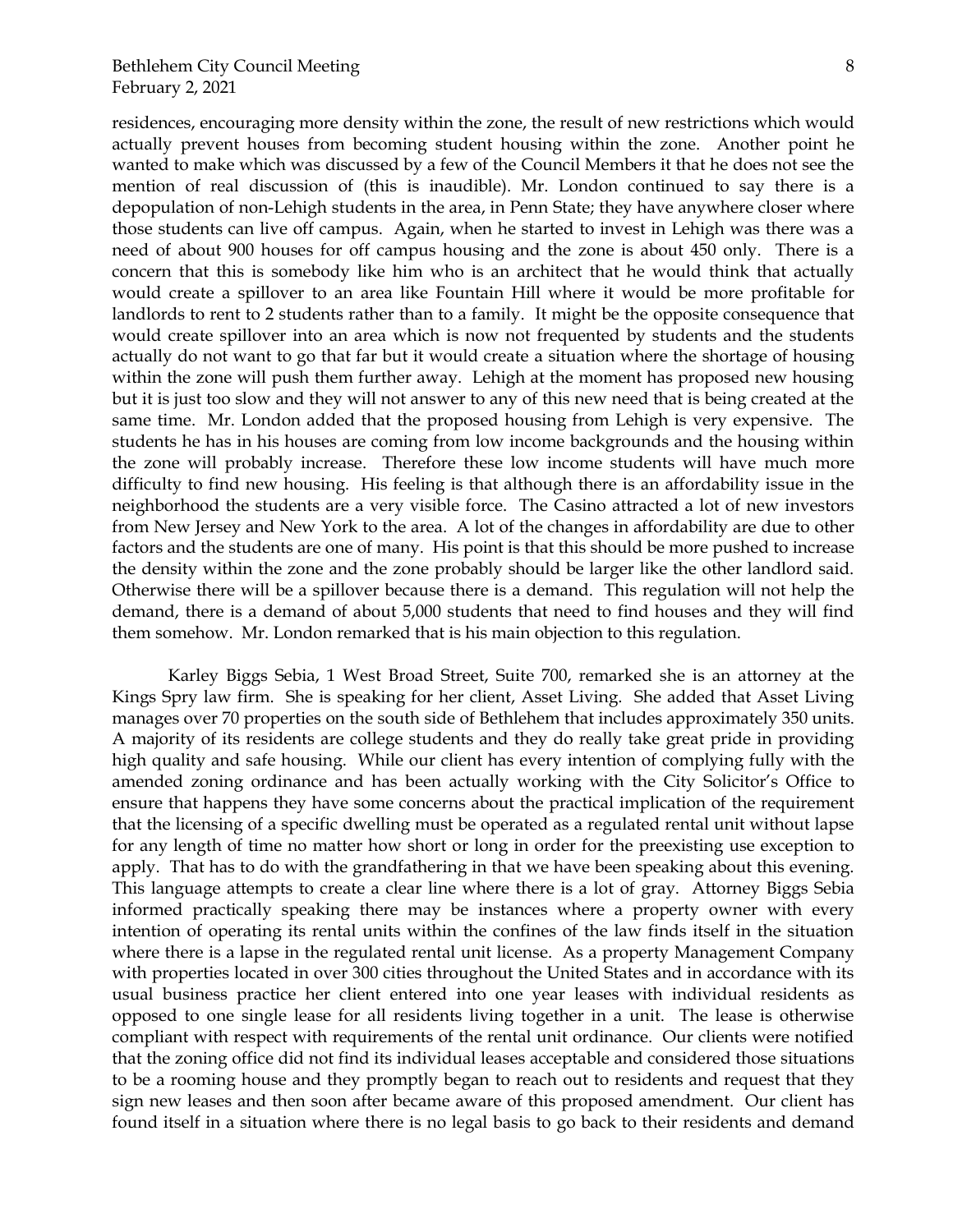that they execute a new lease agreement. Some residents have agreed to sign new leases while others refuse or are nonresponsive. This has resulted in a lapse of their regulated rental unit licenses and taken with this zoning amendment could have a detrimental impact on its business, particularly for those properties located outside of the Student Housing Overlay District. We ask that consideration be given as to how this ordinance will impact existing landlords and perhaps consider incorporating a phase-in period for landlords who are acting in good faith to allow them time to come into compliance.

Chris (last name not identified) stated he wanted to make a few comments with three points. First he does agree that the orange part of the overlay zone is not enough. When he started his own business he went on the Zillow website and counted how many houses are there and how many are off campus, as simple as that math. He thinks it should be expanded further on both sides. Second, the yellow zone only allow 2 students because of what it is and then going forward there is not enough space for students and the landlords will not be able to offer to students at all because with 3, 4 or 5 bedrooms it does not make sense to lease a house to 2 students only unless the students will pay a very high premium price. As a landlord himself, we notice demand and we know where the students are the most. Thirdly about grandfathering and about the lapse, he is not quite clear. Most students will end a lease maybe on June  $1<sup>st</sup>$  and start then August  $1<sup>st</sup>$  so there may be a 2 month gap which is often. That needs to be clear to us when we lease to the students we need to talk about this to him. He added that everything started here with the students and complaints about the noise and the parties. He has a lot of students that are good from good families and are well educated and behave very well. He wants to make it clear that most of the students are good, they are not making noise or outside smoking and also it is not only students. If you are in the business you can see demand not just from the students but also young working adults coming out of college and are not able to afford an apartment or two bedroom apartments so they have to share with their friends together. What about those people working and they do not want to be close to campus, they do not have to. They are young and lower income and are good people and they want to live closer to the downtown and they want to live with their friends. What happens to them, do you want to push them out? As a landlord we are seeing this. He does see a lot of young people out of college or maybe from other cities coming here; we have a lot of jobs over here and those people work but do not have a place to live in the city and will be forced to be out. That is the point he wants to make. He hopes this ordinance is reconsidered to make things clearer and to expand a little bit and consider others.

Brendan Ramos, 417 Taylor Street, noted that is family owns a few other properties. As was said before he has a concern about the lapse in time and the grandfathering, this past year what if they were grandfathered in 4 students outside the zone and this year we are having a hard time finding students because of Covid, people are renting last minute. We had vacancies over the summer, he has concerns with that. He believes this should be written more clearly. What if we would want to remodel over the summer then there would be a lapse there or even if you want to totally remodel a house that could take longer than a year. Mr. Ramos believes that grandfathering needs to be a little clearer. If you have a 5 bedroom student housing and you lapse you just lost \$100,000 dollars of property value because they will not want to pay as much if is reduced down to 3. That needs to also be clearer. We have another project going, a 4 bedroom that is halfway done in the CL zone so there should be a phase in period if this does happen. Putting a deadline on this right after it passes; there are people that are halfway done with a home so there could be a problem there. Also the zoning area is too small, there are people coming from De Sales that do not have to be right next to Lehigh where they can walk to class, they need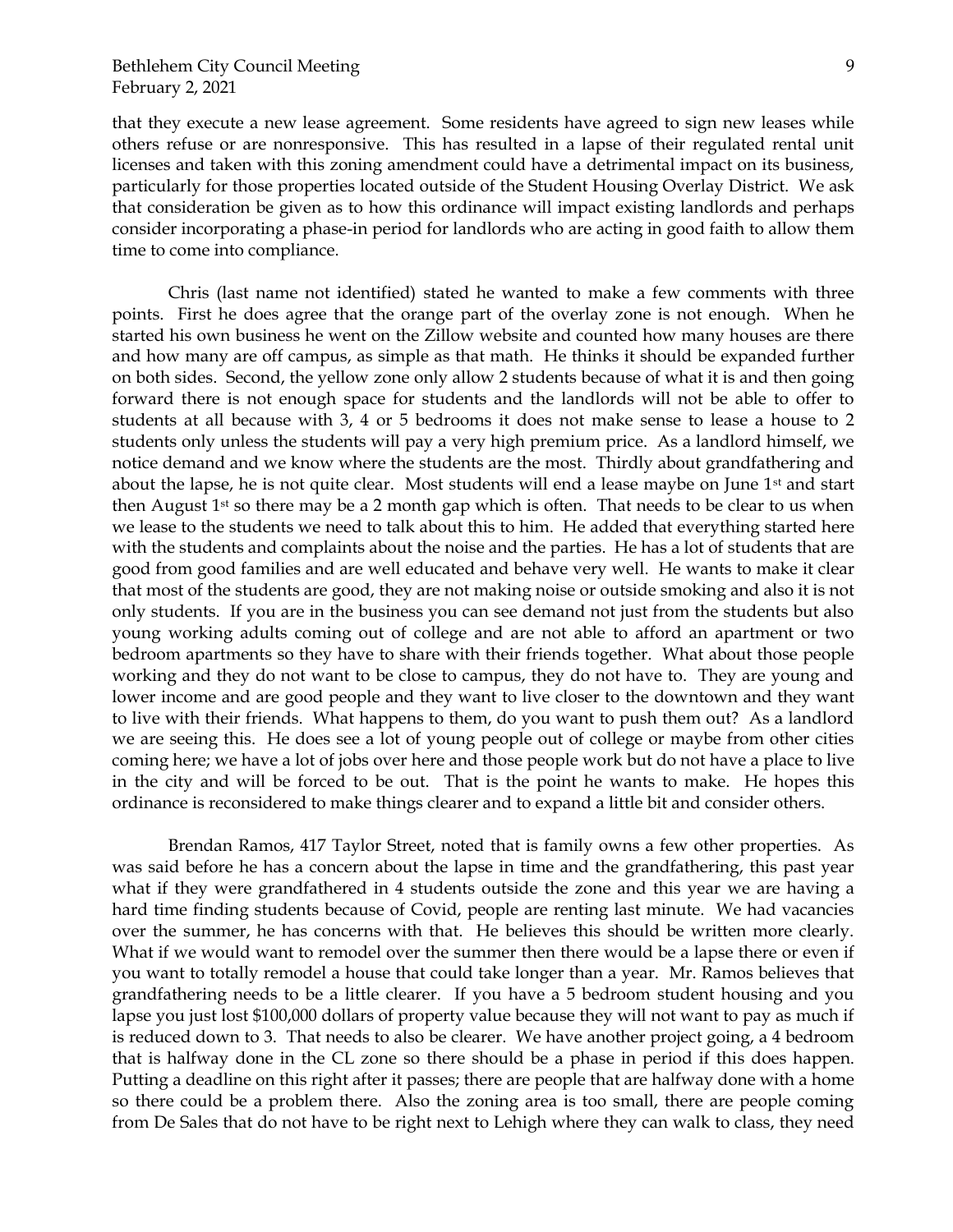somewhere that could be a couple of blocks away but they will still get the mix of more students in there, and also there might be a little more parking. Mr. Ramos remarked with everything growing and Lehigh adding student housing the zone should be bigger. Also with the parking requirements there are people buying homes in these areas there is just no parking on South Fourth or Third Street and even if they want to make a new student housing, for the parking requirement there is really not much parking around. It is up to them to rent a spot in the garage on New Street or down further on Taylor. Mr. Ramos added he does not like the overall having a line around something, it feels wrong and he thinks it should just be a free market. If you have a good rental and are renting it to students it should not be limited. After this passes across the street there could be a home worth \$300,000 and the other side of the street could be worth \$100,000 less or \$100,000 more. He hopes everything is rethought and a little clearer.

Mike Schoenberger, stated he is a student housing landlord at Lehigh and has about 20 houses. He wanted to support some of the other comments that were made. The first comment he would like to make is that the area is definitely too restrictive. It should be expanded. He has properties on the 600 block of Laufer Street, he owns 601, 603, 605, and 607 and they have continuously operated as student housing for 25 years. They are literally one block from the edge of campus and they are just on the outside of that Overlay district. He does not own a property that is more than a block and a half from the edge of campus and almost half of them are outside of the Student Overlay District. Some of the blocks are substantially students. The 400 and 500 block of Selfridge Street, the 600 block of Laufer Street, the 600 block of Hillside Street, these are all blocks that are one, or one and a half blocks to the edge of campus that are walkable to campus, walkable to downtown, meet all the criteria that was discussed about why you want to create that district. This has to be reviewed and looked at and expanded on both sides of the campus. Mr. Schoenberger added with the new parking requirements he thinks it should be clarified because there are houses that have no parking but the City of Bethlehem permits two on street spots per residents. So if you secure on street spots, the landlord or tenants secure the allowable number of spots for the property, will those be included in the required number of spaces. If you secure another parking spot in a Bethlehem City lot would that be included? You need to be able to make some reasonable accommodation on the parking. He understands the need for it but if there are two on street spots permitted they should be counted or if the landlord secures or rents spots in a city lot or if a student rents an on campus spot, there is other parking and that should be included in that. On the grandfathering there needs to be some clarification and some leniency on the grandfathering. Just for example he has his inspection requests at the Housing Office for like 10 months now; he is waiting for them to come in. He has inspections that are on hold since the beginning of Covid. He called in February or March for re-inspections and was told they were not doing re-inspections. He has been calling every month for fresh inspections and he is told that they are not doing inspections now. So there needs to be some leeway and some notice to a landlord. He does not think it is reasonable to pull away a license for a technical infraction or if it lapsed for a short period of time. That does not seem right. Mr. Schoenberger noted a landlord should be able to go back and forth between students and nostudents as long as they continue to get their property inspected properly. They should be able to rent to other locals. He made this point at some of the earlier landlord meetings with the zoning office. If you have a Section 8 tenant who wants to rent your property, you are not permitted to discriminate based on form of payment so is he supposed to discriminate against somebody because they are non-students who want to rent this property? He cannot rent to those people because he is going to lose his housing license so this puts him in a spot where he has to discriminate or lose his license. This creates an issue. Those are the three main points, you have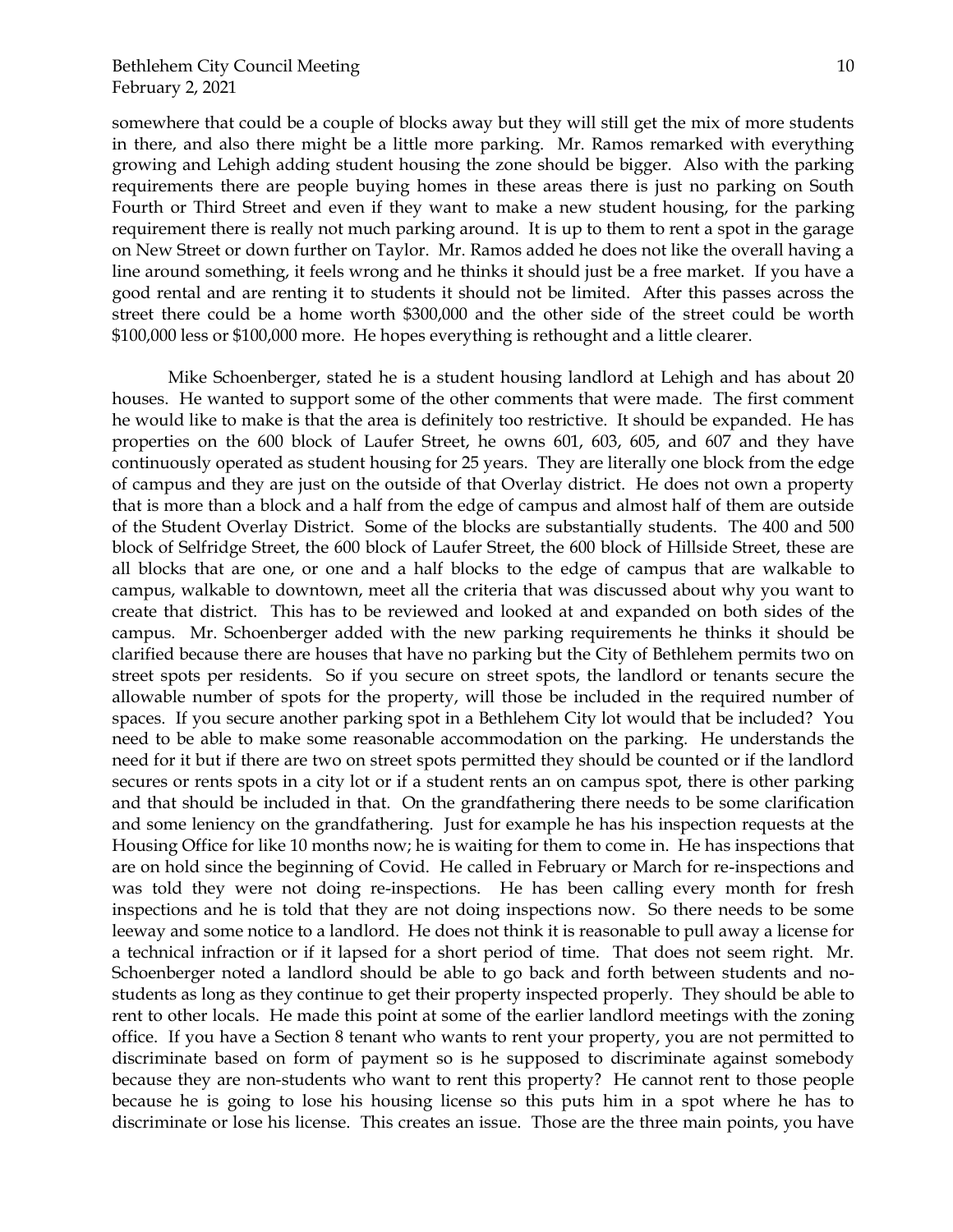to expand the area, Bethlehem on the south side is a large area and has a large population. These students can still be close to the campus and do not have to be on top of the campus. This should be expanded, the parking issue has to be resolved and the grandfathering issue needs to be resolved so you do not have someone lose their rental license over a technicality. Those are his comments.

Anne Evans, 454 Montclair Avenue, informed she is calling to reiterate the importance of this ordinance. So far all the speakers who called are landlords of one type of another. She wanted to state the interest of regular citizens, not students who live in the neighborhoods that surround Lehigh University. We also have interest and rights in living in our homes and the arguments she heard so far about parking and unfairness really does not apply. This ordinance really will help landlords and neighborhoods to stay in the south side. If we expand the area even farther more neighborhoods will go to student housing and more people who live on the south side and choose to live on the south side will no longer have an interest in living in their neighborhood which has now become all students. Ms. Evans explained there is really a lack of affordable housing to be purchased in Bethlehem and there are a lot of affordable houses on the south side that need to preserve our neighborhoods and have the residents a place to live that they can afford and this ordinance at this time is important. She does not know where all of these people have been for the past 2 years when there have been public meetings on this. There have been city meetings on this and they are coming out now. Truly, the Administration has worked very hard the last 2 years with residents and landlords none of whom spoke tonight on this ordinance. It really is time to get it done and protect the neighborhoods of the south side.

Seth Moglen, 726 Hillside Avenue, stated he wanted to thank all the Members of Council who have participated in this process over the past 2 and a half years. He wanted to thank Alicia Karner, Darlene Heller and their staff for all their hard work on this ordinance. Mr. Moglen wants to remind Members of Council that you have already received letters from over 150 residents and homeowners on the south side supporting this ordinance. He wanted to speak in support of what Ms. Evans just said and in particular he wanted strongly to advise Members of Council not to expand the Student Overlay District in any way. The arguments of the landlords from whom you heard tonight are evidence of exactly why we need to leave the boundaries of the ordinance as they are currently set. The landlords tonight are saying, wait, there is more and more student housing in these neighborhoods we should expand the district to include them. All of those landlords are talking about neighborhoods in which ordinary people, mixed income people are living and are trying desperately to hold onto their neighborhoods in the face of an onslaught of student housing which is undermining these neighborhoods. These are viable, long term, mixed income, racial diverse neighborhoods. Ms. Moglen added the arguments you heard tonight about why you should expand the district are precisely the arguments why you need to leave the Overlay District as it is currently set if you want to maintain the health of these neighborhoods and respect the interests of all of the ordinary south side residents who have been living in these neighborhoods in some cases for generations. He thanks all of you for the hard work, for the inclusiveness with which the process has proceeded. The ordinance reflects a genuine compromise and it looks like a serious attempt to protect the integrity and health of our neighborhoods. He strongly discourages Council for encouraging any alterations in the map of the Overlay District which was very carefully considered by the office of Planning and Zoning. He thanks all for their efforts and for listening to these comments tonight.

John Mervan, 426 First Terrace, explained he has spoken before on this. He would like to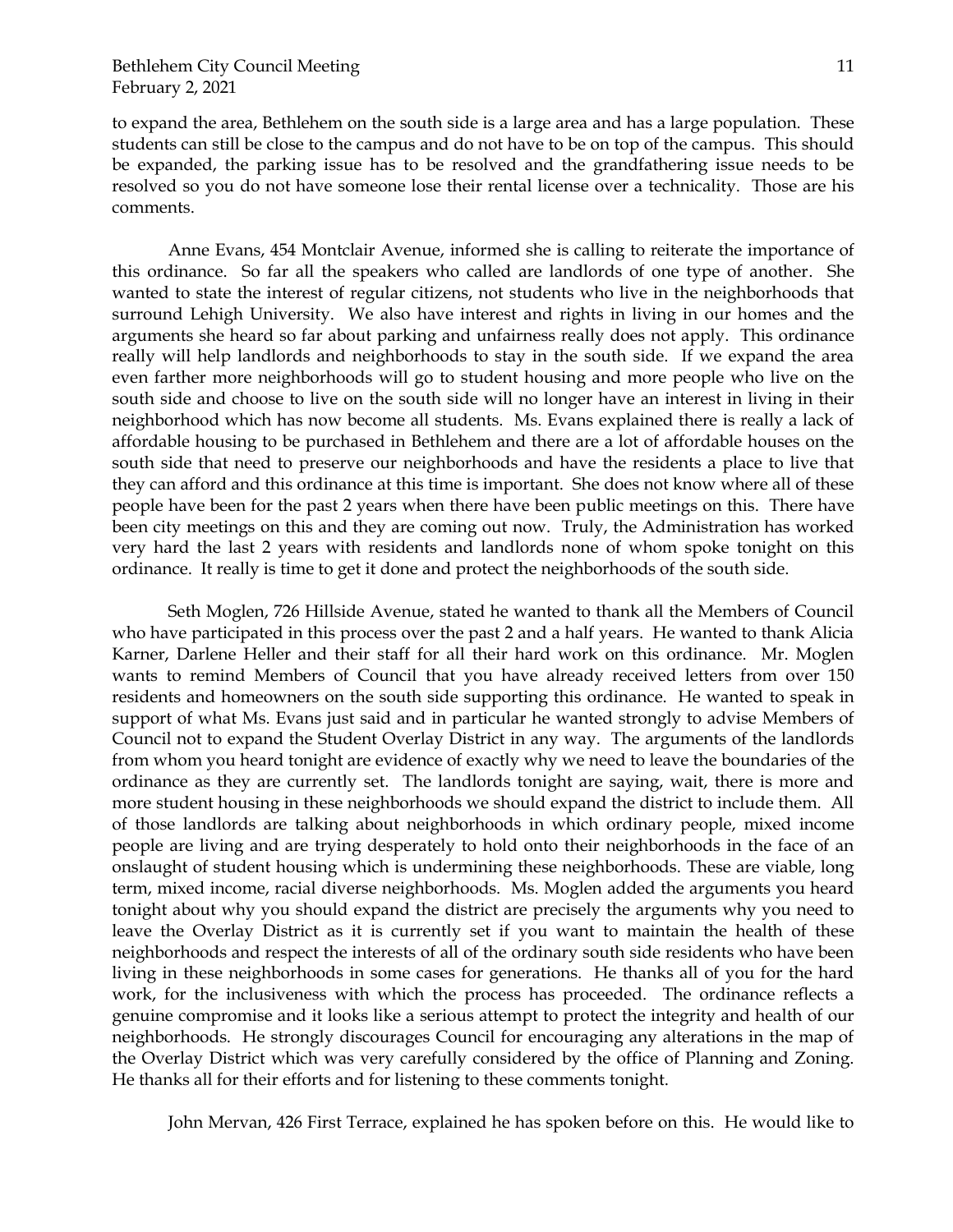thank City Council and the Members of the Zoning Committee for all the hard work they have put into this already. It is definitely something our neighborhood needs to stay a viable community type neighborhood. The Overlay needs to stay as proposed because all these landlords are trying to do is just encroach more and more on our areas and drive families out. They are interested in pure profit no matter what they tell you. Students as you know no matter how much these landlords tell you how wonderful they are, he has nothing against the students but the parties and public drunkenness and public urination destroys a neighborhood. Mr. Mervan added they have a local family with young kids living right next to a rental that have to experience this almost every year, several times. He would also like to say that there are plenty of people who would love to live in this neighborhood. Mr. Mervan has had people walking by his home this summer, young families asking if there were any properties around for sale at a reasonable price. His whole street has had a typed letter placed in their mailboxes asking if they would like to sell from another young family looking for property to buy to raise their children. He thanked City Council and hopes that this ordinance goes through as written. He added his family has been here since the 1800's so that should speak for itself as many other families have.

Mr. Callahan asked if Members of Council had any comments to address some of the comments made just now, should we wait for New Business or is now the time to do that.

President Waldron believes that now is a fine time to do that.

Mr. Callahan remarked that anyone that is inside the Overlay District right now, the callers that had concerns about the city playing gotcha, if for any reason there was some type of delay of them signing leases, if they are inside the Overlay District is it correct that they would have no worries about that.

Ms. Heller stated that is correct.

Mr. Callahan pointed out the only ones that have to worry about that are the ones outside of the Overlay District.

Ms. Heller reported the language is pretty specific. There were three concerns from the public that we addressed as we made provisions. One was related to the non-conforming requirement, they felt it was a little unclear and confusing so we tried to be as simple and direct with the language as we could. We are not trying to do any kind of a gotcha or anything like that, that was not the intention. She can read it, because it is specific.

Mr. Callahan stated yes.

Ms. Heller stated "New Regulated Rental Units or Student Homes will only be allowed in the Student Housing Overlay district. Pre-existing Regulated Rental uses, regardless whether they fall in the Student Housing Overlay district or not, shall continue to have non-conforming use status so long as they maintain a current license and successfully pass an annual inspection." She noted that is pretty simple. Even if they want to rent to a family for a year or whatever, if they get the license and pay the fee and have an inspection, which is a simple process, there is no issue.

Mr. Callahan remarked the people that are outside of the Overlay District.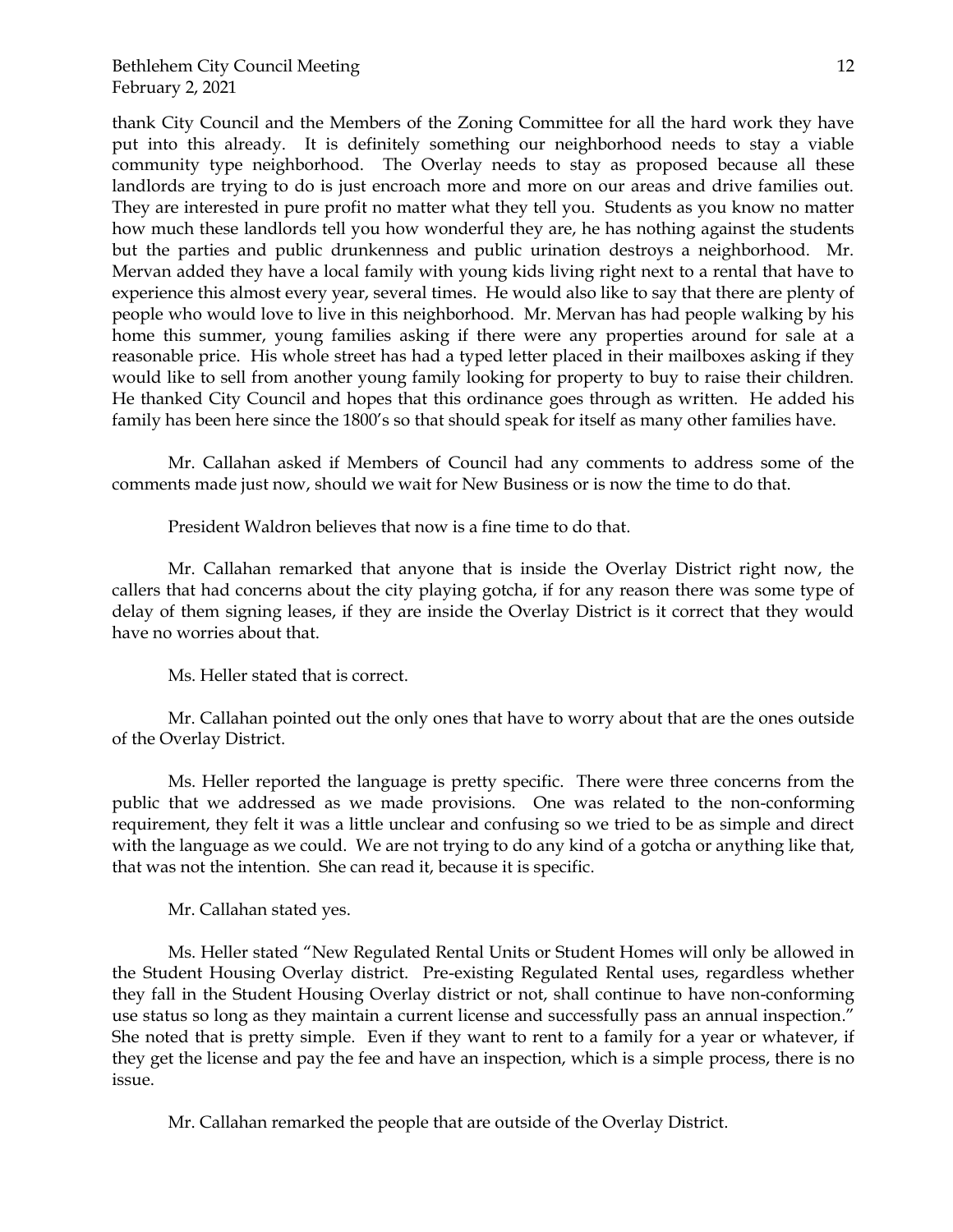Ms. Heller stated that is correct.

Mr. Callahan noted the individual that had brought up the hypothetical scenario that if a Section 8 housing person, he would not want to put him in jeopardy of being sued for violating Section 8 or housing laws. If he would rent it out to a section 8 family when they are out he could then go back to student housing, is that correct?

Ms. Heller explained all we are asking is that they maintain a license and inspection that is all that we are asking. It is a pretty low bar, not a high fee; the inspection is basic building code. These are safety issues and things like that. We are not really interested in trying to trip someone up. We understand that there is a need for student housing in south Bethlehem and there is always going to be student housing in south Bethlehem. This is an ordinance amendment that is really directed at a fee, proactive about where future student housing is located.

Mr. Callahan mentioned he was not exactly following. The question from the lawyer from King Spry, her suggestion was asking if we could modify the grandfathering of the houses outside of the Overlay District. He wondered if her concern was that a student lessee in a current grandfathered house, they did not sign the lease in enough time and because of that it would expire and they would lose their ability to rent to students?

Ms. Heller informed she does not know anything about her specific circumstance. Maybe Mr. Simonson does but what she heard from it was that she was concerned about the requirement that we have one lease for the property. One lease and the student names are all on one lease. She seemed to have a concern with that. But that is the way we have been operating with regulated rental for over 20 years. She does not think it has been an issue and added that she may be unfamiliar with the ordinance that has been in place for so long. For the landlords that have been complying, it really has not been an issue.

Mr. Callahan remarked if they are outside of the Student Overlay District and there is a delay in the lease signing, the one caller even talked about if they are doing a complete renovation to the property but as long as they are maintaining that license they will not lose their grandfathered status on that property for student housing.

Ms. Heller added there are provisions in zoning for non-conforming and if their intention is to update the house so that they continue to do student housing in the future, they are still doing student housing, this does not trip them up at all.

Mr. Callahan related he just did not want any homeowners that currently own a property being harmed if there was some type of delay in a lease but as long as you are saying it is up to the property owner to maintain the license and as long as they are doing that we will not have any issues with them losing their grandfathering.

Ms. Heller stated maintaining your license means that we get in their annually to do a basic inspection and we have the paperwork and know who the students are.

Mr. Callahan thanked Ms. Heller. The other thing on the parking issue, if the landlord put in his lease and provides to the city a purchased parking spot or spots would that meet the requirement for the parking if the landlord included it in the lease and showed the city the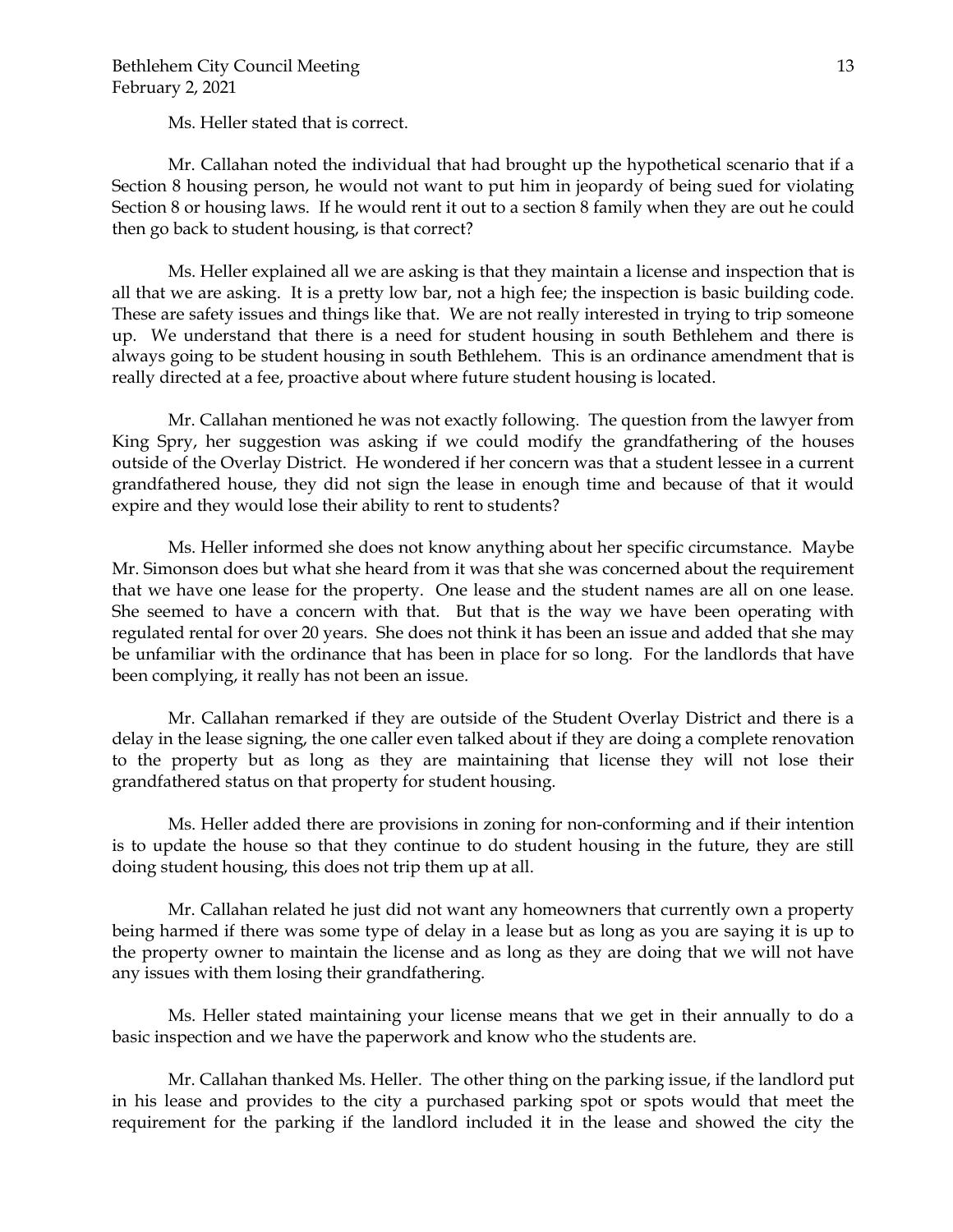monthly lease contract from the Bethlehem Parking Authority, would that cover their parking issue?

Ms. Heller informed we do have provisions now in the zoning ordinance. We try to be flexible with parking because there are properties that have no alley access or no availability on their lot. We do have provisions for shared parking, offsite parking, and things like that. In the ordinance, in the parking line item we do refer people to Section 1319.02 (g) which may allow offsite parking. That is a direct acknowledgement that there are other ways to meet the parking requirements.

Mr. Callahan asked if the landlord chose to include that, he is allowed to have student housing in the Overlay District provided he provides parking. He does understand that the parking situation is really bad over in the south side and will probably get worse in the years to come, especially if we do not build the Polk Street garage with all of the development there. Most students in college do not have cars with them at college, he does not know the percentage but he will say an overwhelming majority of students that go to Lehigh probably do not have cars with them. Lehigh is a walkable campus, which we all want and welcome all the Lehigh students to go to the businesses on the south side and contribute to the economy. Mr. Callahan knows we had callers on both sides tonight but he can say this will be a great thing for all the property owners down there. Because it is a Student Overlay in a limited area it will increase demand and whenever there is demand that increases value. If you own a property with student housing in the Overlay District because the demand is increased that will increase the rental of your property which then increases the property value. If you are outside of the Student Overlay District which he thinks will be a good thing, we do want families in there. As one caller said, if he had his family and kids there he would not want to see college kids living around him and causing problems so he feels their pain. If people outside of the Overlay District he promises that their property value will go up because people are looking for affordable housing and that is the greatest area of affordable housing in the City of Bethlehem. That will only increase because people will know they can move in with a family and there would be no worry of having Lehigh students next door throwing parties. Mr. Callahan thinks the fact that no more student housing will be allowed outside the Overlay area will be a great thing and will increase the property values. His advice is to hang onto your properties and you will see some nice things in the years to come. He thanked Ms. Heller and everyone else who worked on this, it will be a great thing for everybody.

President Waldron stated this zoning amendment will be placed on the February 16, 2021 agenda for First Reading.

President Waldron adjourned the Public Hearing at 8:30 pm.

2. APPROVAL OF MINUTES

December 1, 2020

3. PUBLIC COMMENT (on any subject not being voted on this evening – 5 Minute Time Limit)

*SOS-Save our Swifts-Chimney Swift Birds*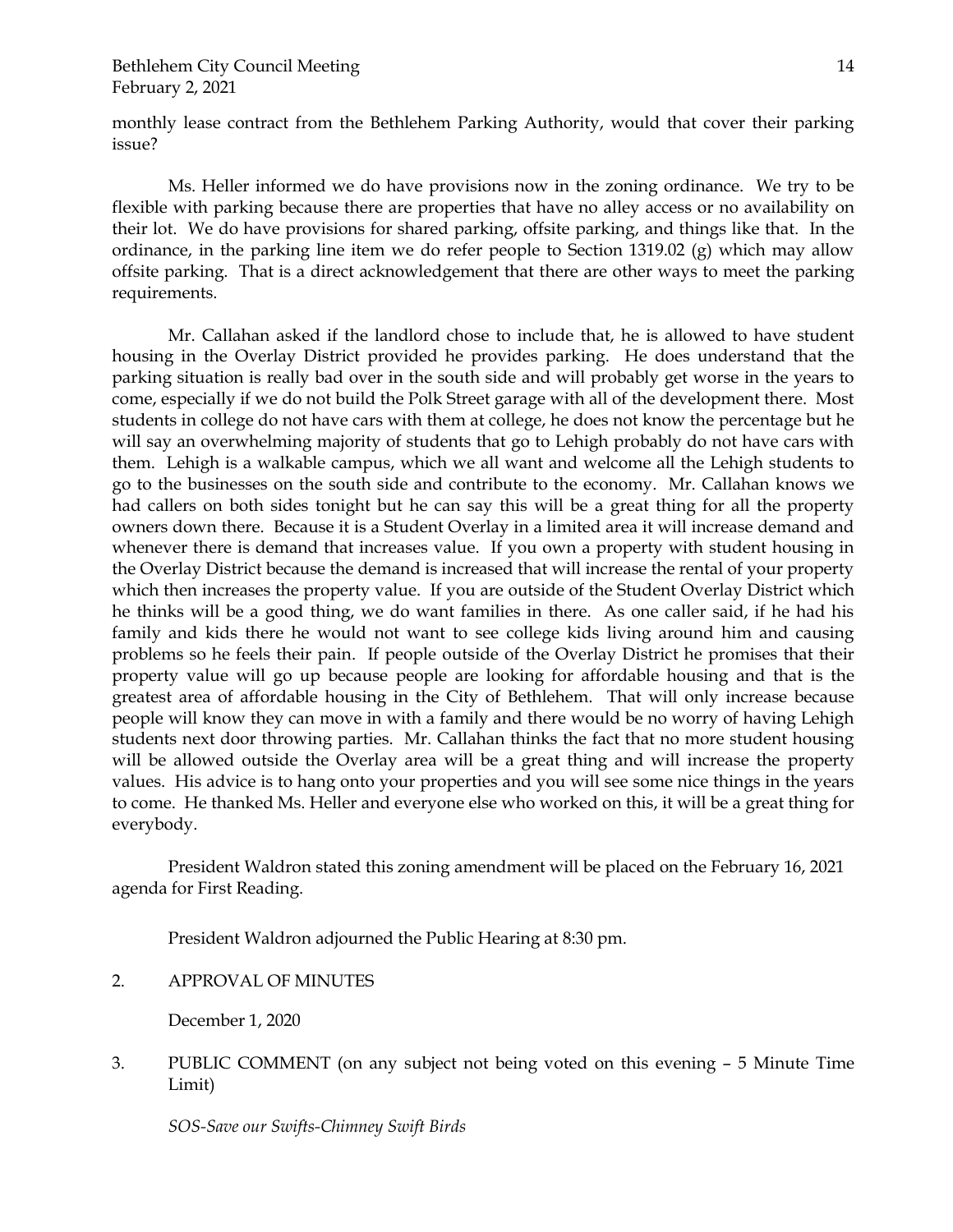Yasiel Rodriguez, 1931 Lynfield Drive, noted he wanted to read his letter concerning the Chimney Swift Birds. "My name is Yasiel Rodriguez and I am a fourth grader at Freemansburg Elementary School. You need to help our Swifts because our Swifts help us and our chimneys so we need you to make a sign and write SOS, it stands for Save our Swifts. Build more chimneys for them because they are losing their homes. "

President Waldron thanked Yasiel and stated he appreciates his letter. President Waldron clarified for folks at home that there is a push from the fourth grade class at Freemansburg Elementary School to make the Chimney Swift the official Bird of Bethlehem. We are considering a resolution this evening to do that but we have a few other callers who would like to make some comments to Council before we do that.

Emma Huertas, 103 Walnut Street, stated she would like to read her letter concerning the Chimney Swift Birds. "Dear Mayor Donchez and Members of City Council, my name is Emma Huertas and I am a fourth grader at Freemansburg Elementary School. I would like to ask you today to make the Chimney Swift the Bird of Bethlehem and this is why. They are insectivores so they only eat insects like flies, ladybugs, and other insects. They even eat mosquitos and will eat 2,000 insects in one day. So the 2,200 Swifts that live in the Masonic Temple chimney, all together eat 4,400,000 insects in one day. Isn't that cool? Yeah, but that's not all. Swifts have been in our city's history since the 1800's. Swifts may not have a whole lot of color, but the way they move to go in a chimney is beautiful. I feel like when the Chimney Swifts are flying it's like a princess is dancing in a ballroom, because it is super dainty and elegant. Mayor and Members of City Council, please listen to this letter and hear why these birds are so important to us. The reason is that to us they are not just birds, they are like people. If these birds were people you would make sure they would have a home. So please give these birds a home, and make the Chimney Swift the Bird of Bethlehem."

President Waldron thanked Emma for her letter.

Ryan Geraldo de Oliveira Benfica, 310 Main Street, Freemansburg, stated he would like to read his letter concerning the Chimney Swift Birds. "Dear Mayor and Members of Bethlehem City Council, Hi, my name is Ryan Geraldo de Oliveria Benfica and I am a fourth grader at Freemansburg Elementary school. I want you to name the Chimney Swift the Bird of Bethlehem. These are my reasons: Swifts are insectivores. They help us because bugs are annoying. Each bird eats 2,000 insects per day. Do the math; 2,200 Swifts in one chimney times 2,000 insects per day equals 4 million, 400 thousand insects per day per chimney. Swifts are part of our city's history and have been living here for a long time. They are part of our family, so we should be nice to them. The Swifts move in a pattern like a tornado. I like to watch them go into the chimney. It's really cool. We should be grateful to them for making a beautiful sight for us to see. So please name the Chimney Swift the Bird of Bethlehem so that we can take care of them."

President Waldron thanked Ryan for his letter.

*Barking Dogs*

Art Talijan, 1007 Main Street, wondered if someone could contact him because there is a lot going on. Basically, he is frustrated due to the situation that goes on between him and his neighbors. The problem is with his neighbors and also their dogs, which he has spoken to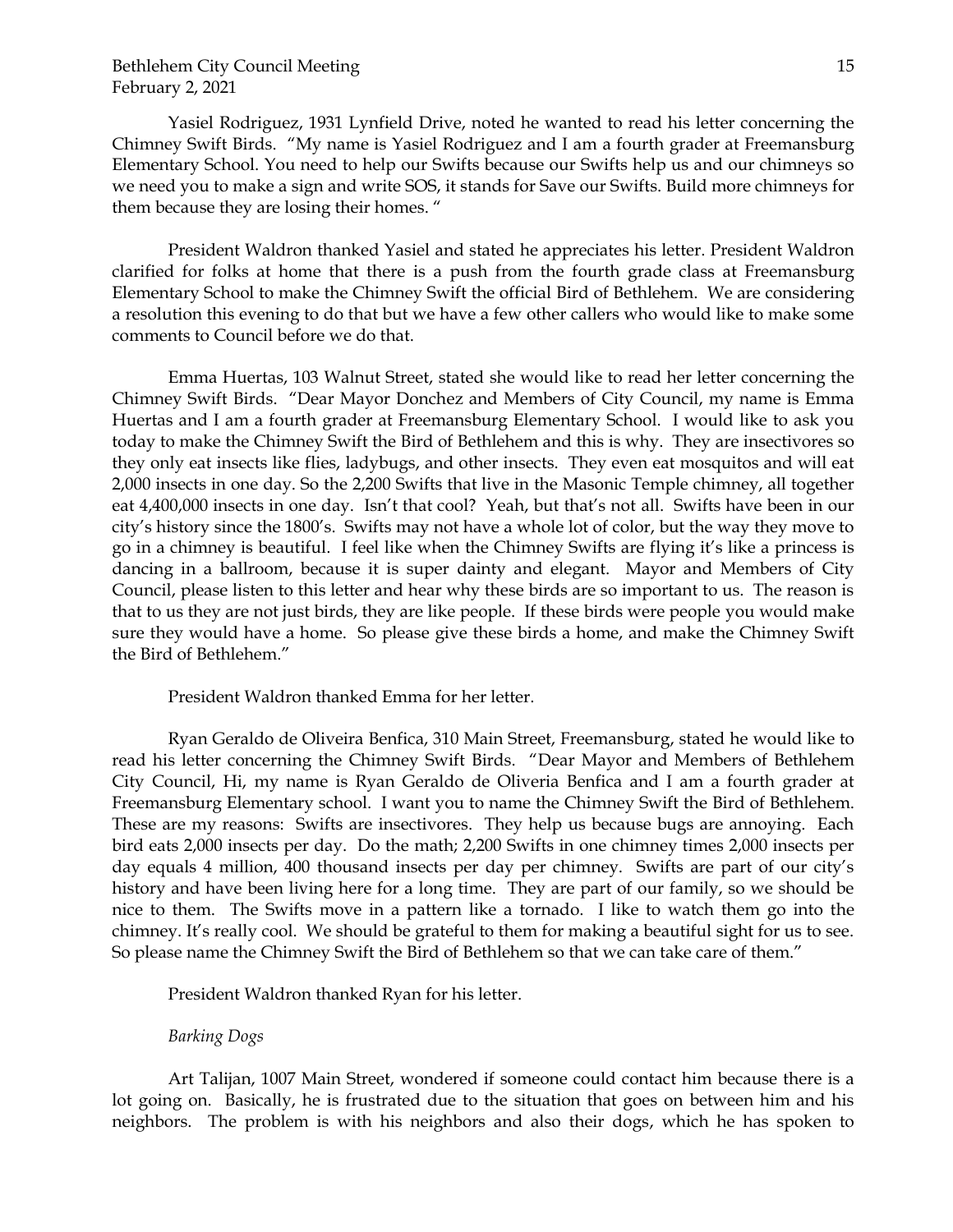Council before on, but nothing has been taken care of. A few months back there was an incident where their dogs were carrying on and he went outside to the porch where they were at and asked them to keep the dogs quiet in which the neighbor replied to him, "Why don't you shut your ……mouth before I come over and kick your……" He as any other person would take that as a threat so his girlfriend called the police and when the police arrived he told them he had been threatened by his neighbor. When he told the officer what his neighbor said, the officer shrugged it off and said that is not a threat. Mr. Talijan does believe this was a threat. He then said something sarcastically to try to prove a point and he was cited and his neighbor was not. He is facing criminal charges now and was not even cited that evening. He received charges in the mail about 10 days after the fact. He is facing jail time because he said a comment sarcastically. In the report what he said was actually taken out of context and everything has become a fiasco. Mr. Talijan noted he has been threatened before by his neighbor. This man threatened him and entered his home, chased in after Mr. Talijan, smashed the window in his door with his bare fist and was not charged for the incident, however Mr. Talijan was. He said that he made him do it which that is absolutely ridiculous. Why this is going on, he does not know and why he is facing criminal charges, he does not know over a sarcastic comment. It is almost as if he is being railroaded here. This has been an ongoing thing with his neighbors. With the dogs it sounds like they are operating a kennel. All day today there was non-stop barking. They have more than one dog; it may be two or three. The officer asked him that evening why he did not call when the dogs were barking, that is because the police never cite them. They were cited once and the charges were dropped due to the fact that the officer heard the dogs and did not physically see them. There is more to his situation and he is scared because he has a hearing coming up in March where he is facing criminal charges. Apart from that, he is 50 years old, he has second phase COPD, severe asthma, chronic and severe sinusitis, and he does not need this going on. He recently lost his job and health benefits because he is high risk for Covid and now he has this on his plate. It makes him wonder who to call when he is in trouble or being threatened. He cannot reach out to his local police department because he is being cited. These neighbors have

President Waldron thanked Mr. Talijan for his comments. He can imagine this is a frustrating and challenging position to be in. He would say there is little Council can do for him this evening. He knows that Police Chief Michelle Kott heard these comments and she may be able to follow up and give guidance. He would say that now your next step would be to tell your story to the Magistrate and hopefully things can get cleared up.

annoying dogs, they bully, threaten, and harass him and he is the one getting cited.

Mr. Talijan noted he was before the Magistrate and now it has gone onto the County.

President Waldron reiterated there is little Council can do for him this evening.

Mr. Talijan wondered if the Police Chief and reach out to him.

President Waldron stated he can ask her to do that, we have your contact information so that would be up to her or anyone else from the Police Department if they wanted to reach out to get some clarification on this issue, specifically try to get something that would satisfy all parties.

Mr. Talijan reported he feels like his rights were violated because he does not know who to turn to. He cannot pick up the phone and call his local police if he is being threatened. He cannot call if their dogs are annoying, which is a violation of the city code. Who does he turn to?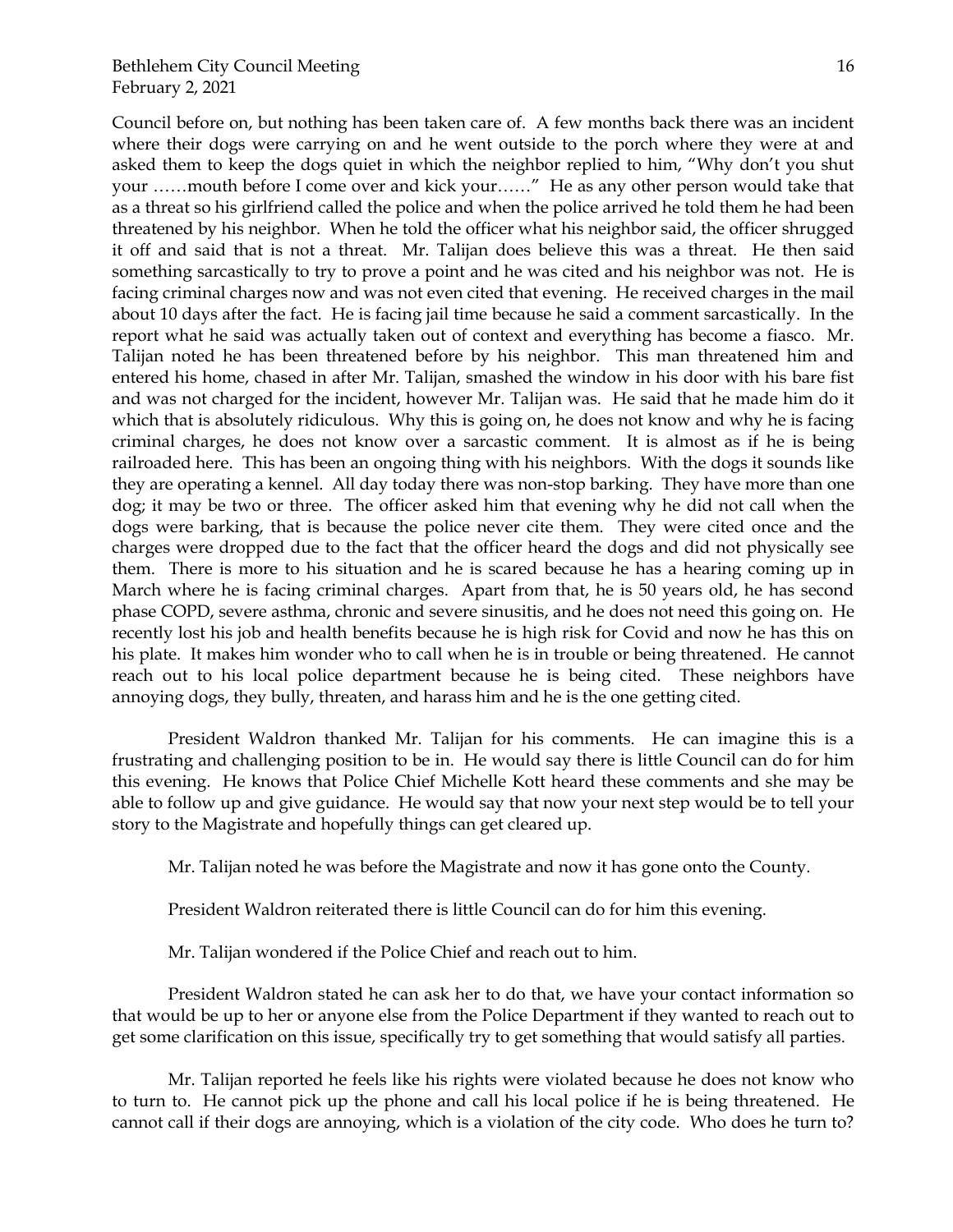He does not think you can understand the frustration because he is going through it, you are not. He means that in all due respect. This goes on every day in his life and he has nobody to turn to. He does not think you can relate to his frustration. He lives in a row home and he does have recordings on his home of him standing in his living room or kitchen and you can hear the dogs over the recording on his phone.

President Waldron would say your next recourse would be with the Magistrate or the Judge and he will pass his information to the Police Chief and she might be able to reach out.

Mr. Talijan hopes someone can help him on this matter because with everything on his plate, his health and well-being, this is something added on.

President Waldron informed he does understand this and at this point we are 10 minutes into this call and we do have a 5 minute time limit. We need to give other callers and opportunity this evening.

Mr. Talijan hopes he will hear back from someone.

# *Save our Swifts-Chimney Swift Birds*

Cole Shope, 3156 Wilson Avenue, stated he would like to read his letter concerning the Chimney Swift Birds. "Dear Bethlehem Mayor and City Council, my name is Cole Shope and I am a fourth grader at Freemansburg Elementary School. I want to ask you if you can make the Chimney Swift the Bird of Bethlehem. Chimney Swifts have lived in Bethlehem for about 100 years. They are in danger because of habitat loss. Chimneys are collapsing and being capped. The Swift's feet cannot grip onto tree branches. So when the chimneys are gone, they cannot rest in the trees, and they keep flying until they die. Chimney Swifts are beautiful when they fly into the chimney. They are fascinating birds, and they need help. Thank you for protecting the Swifts by making the Chimney Swift the Bird of Bethlehem and building new chimney swift towers for them to live in."

President Waldron thanked Cole for his comments.

4. PUBLIC COMMENT (on ordinances and resolutions to be voted on by Council this evening – 5 Minute Time Limit)

None.

- 5. OLD BUSINESS
	- A. Members of Council
	- B. Tabled Items
	- C. Unfinished Business
- 6. COMMUNICATIONS
- *C. Director of Community and Economic Development – Recommendation of Award – The Greater Lehigh Valley Chamber of Commerce*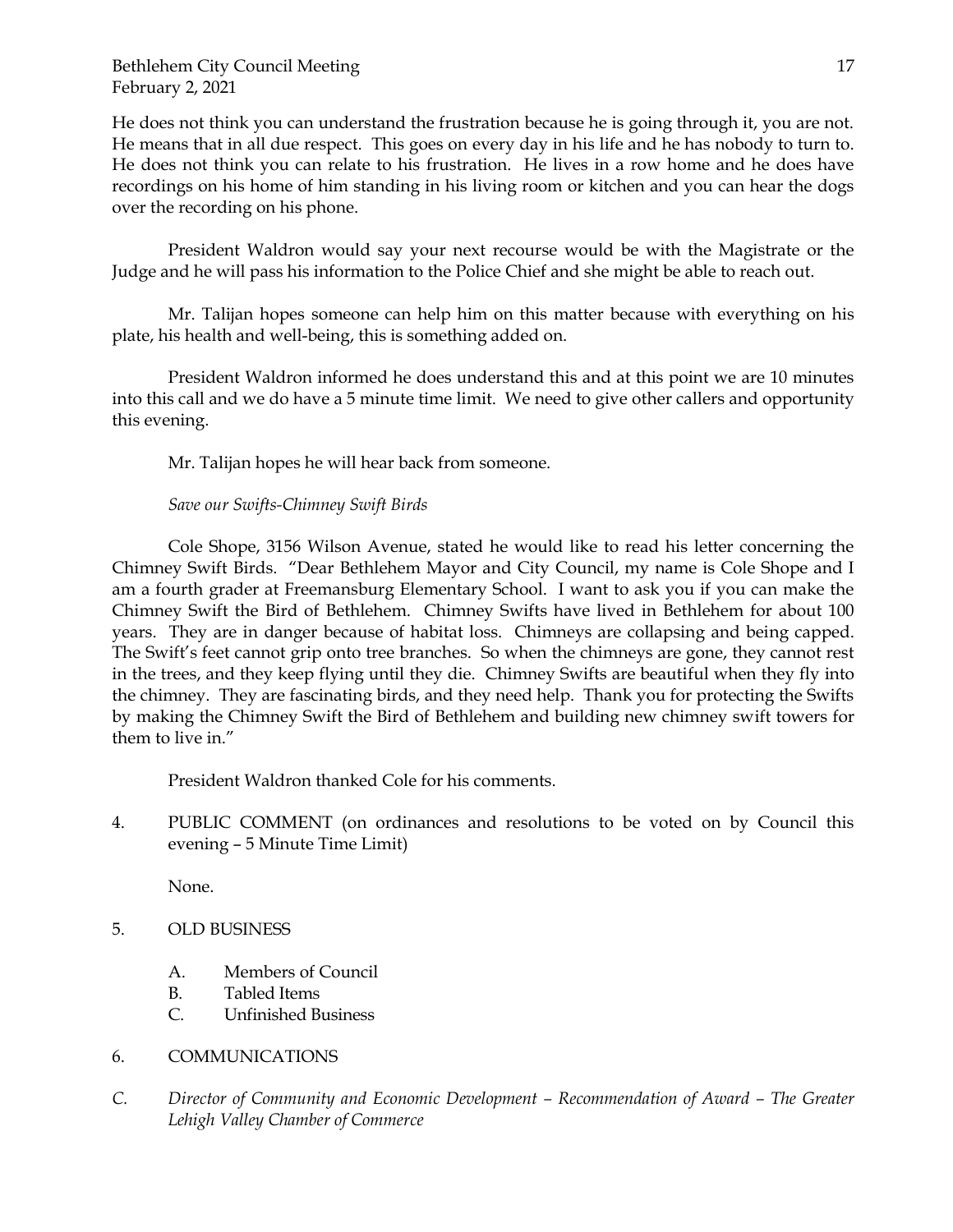The Clerk read a memorandum dated January 21, 2021 from Alicia Karner, Director of Community and Economic Development recommending a contract with the Greater Lehigh Valley Chamber of Commerce for marketing services. The contract runs through December 31, 2021. The cost is \$75,000. There is a potential annual renewal.

President Waldron stated resolution 10 B is on the agenda.

*D. Director of Public Works – Recommendation of Award – Heim Construction Co., Inc. – South Bethlehem Corridor Connections – TASA Grant – Construction Contract*

The Clerk read a memorandum dated January 20, 2021 from Michael Alkhal, Director of Public Works recommending a contract with Heim Construction Company Co., Inc. for construction of pedestrian improvements as part of the south Bethlehem corridor connections project. The anticipated completion date is August 20, 2021 and the cost is \$399,059.14. There are no renewals.

President Waldron stated Resolution 10 C is on the agenda.

*E. City Solicitor – Records Destruction Resolution – Law Bureau*

The Clerk read a memorandum dated January 27, 2021 from William P. Leeson, Esq., City Solicitor requesting Council to consider a resolution for the destruction of records from the Legal Bureau. The Solicitor has reviewed the Municipal Records Retention Act and the records fall within categories where destruction is permitted.

President Waldron stated the Resolution can be placed on the February 16, 2021 Council agenda.

*F. Councilwoman Negrón – Resolution in support of naming the Chimney Swift the official Bird of Bethlehem*

The Clerk read a memorandum dated January 28, 2021 from Councilwoman Olga Negrón with an attached proposed resolution designating the Chimney Swift as the official Bird of Bethlehem. Councilwoman Negrón proposed this resolution in recognition of the special role that the Chimney Swift plays in our City.

President Waldron stated resolution 10 D is on the agenda.

*G. Chief of Police – Resolution for Adoption of Hix – Bethlehem Police K-9 to Patriot K-9 Rescue* 

The Clerk read a memorandum dated January 28, 2021 from Michelle Kott, Chief of Police with an attached proposed resolution authorizing the Police Department to retire Hix, one of the City's police dogs due to severe arthritis. The Department is requesting authorization to retire Hix to Patriot K-9 rescue so he can live out the rest of his life in a happy and loving environment. If Hix is deemed safe for adoption, the rescue organization will work to find a suitable family with an adequate property and able to care for him and his special needs. If he's unable to be adopted, the rescue will care for him. The resolution also recognizes his more than five years of service protecting the City and its residents.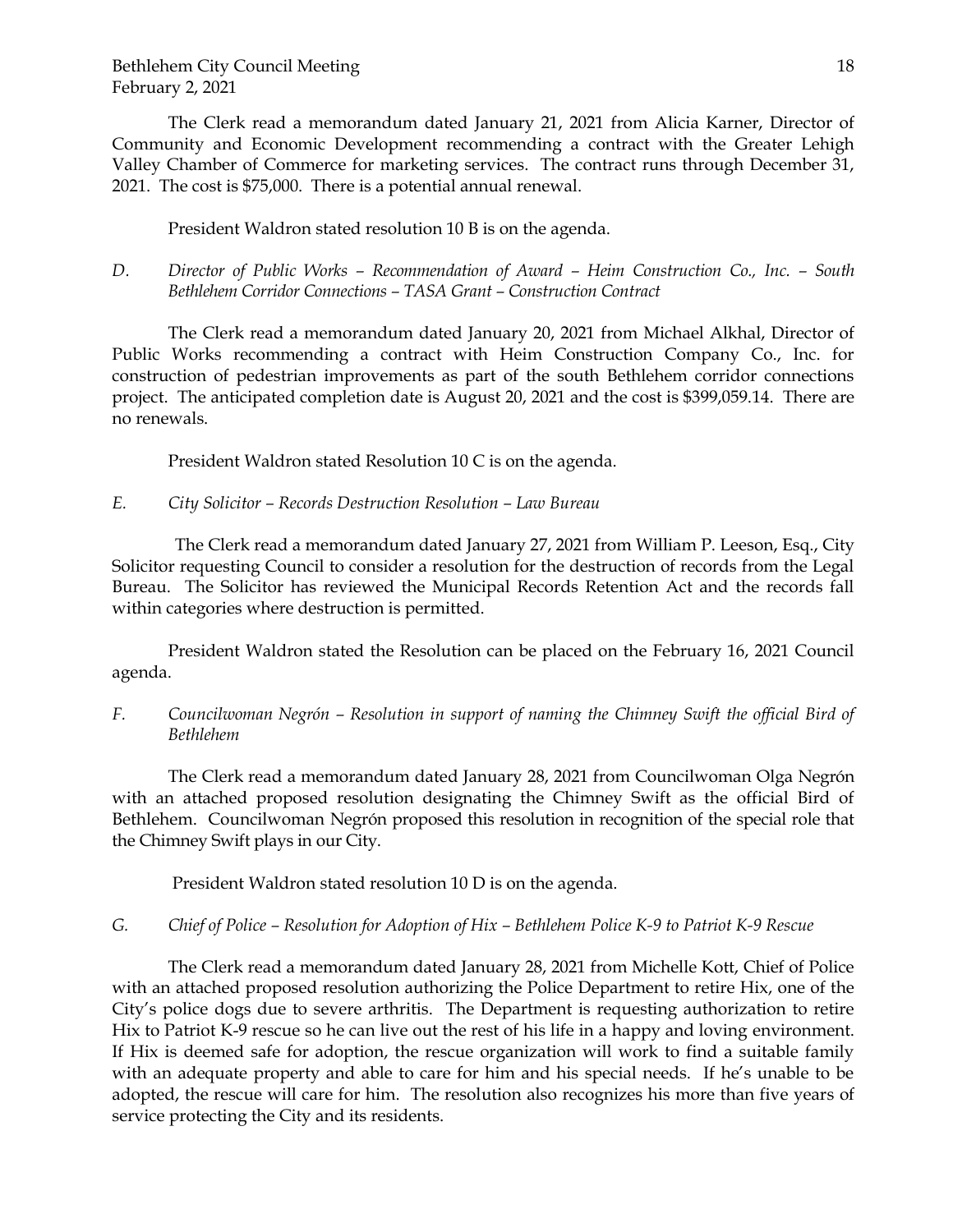President Waldron stated resolution 10 E is on the agenda.

- 7. REPORTS
- *A*. *President of Council*
- *1. Councilmanic Appointment – Rachel Leon – Bethlehem Area Public Library Board*

President Waldron appointed Rachel Leon to membership on the Bethlehem Area Public Library Board to fill the vacant seat of Sharon Yoshida, effective until January, 2022. Ms. Negrón and Mr. Waldron sponsored Resolution No. 2021-024 to confirm the appointment.

Ms. Negrón stated she wanted to say a few words about Rachel Leon. She is a young woman born and raised on the south side of Bethlehem. She served in the U. S. Navy and she did incredible work while abroad putting together a library among the community she was stationed at. It is a beautiful story and Ms. Negrón is looking forward to sitting next to her at the Library Board Meetings. She is a dynamic and incredible woman, mother of a young child as well. Thanks for supporting Rachel Leon's appointment.

Voting AYE: Ms. Crampsie Smith, Ms. Negrón, Mr. Reynolds, Dr. Van Wirt, Mr. Callahan, Mr. Colón, and Mr. Waldron, 7. The Resolution passed.

*2. Councilmanic Appointment – Anne Felker – Bethlehem Area Public Library Board*

President Waldron reappointed Anne Felker to membership on the Bethlehem Area Public Library Board, effective until January, 2024. Ms. Negrón and Mr. Waldron sponsored Resolution No. 2021-025 to confirm the reappointment.

Ms. Negrón noted that Ms. Felker is president of the Library Board right now and she has done fabulous work and she will continue to support her leadership.

Voting AYE: Ms. Crampsie Smith, Ms. Negrón, Mr. Reynolds, Dr. Van Wirt, Mr. Callahan, Mr. Colón, and Mr. Waldron, 7. The Resolution passed.

*3. Councilmanic Appointment – Emil Signes – Bethlehem Area Public Library Board*

President Waldron reappointed Emil Signes to membership on the Bethlehem Area Public Library Board, effective until January, 2024. Ms. Negrón and Mr. Colón sponsored Resolution No. 2021-026 to confirm the reappointment.

Voting AYE: Ms. Crampsie Smith, Ms. Negrón, Mr. Reynolds, Dr. Van Wirt, Mr. Callahan, Mr. Colón, and Mr. Waldron, 7. The Resolution passed.

- *B. Mayor*
- *1. Administrative Order – Lucienne Di Biase Dooley – Codes Board of Appeals*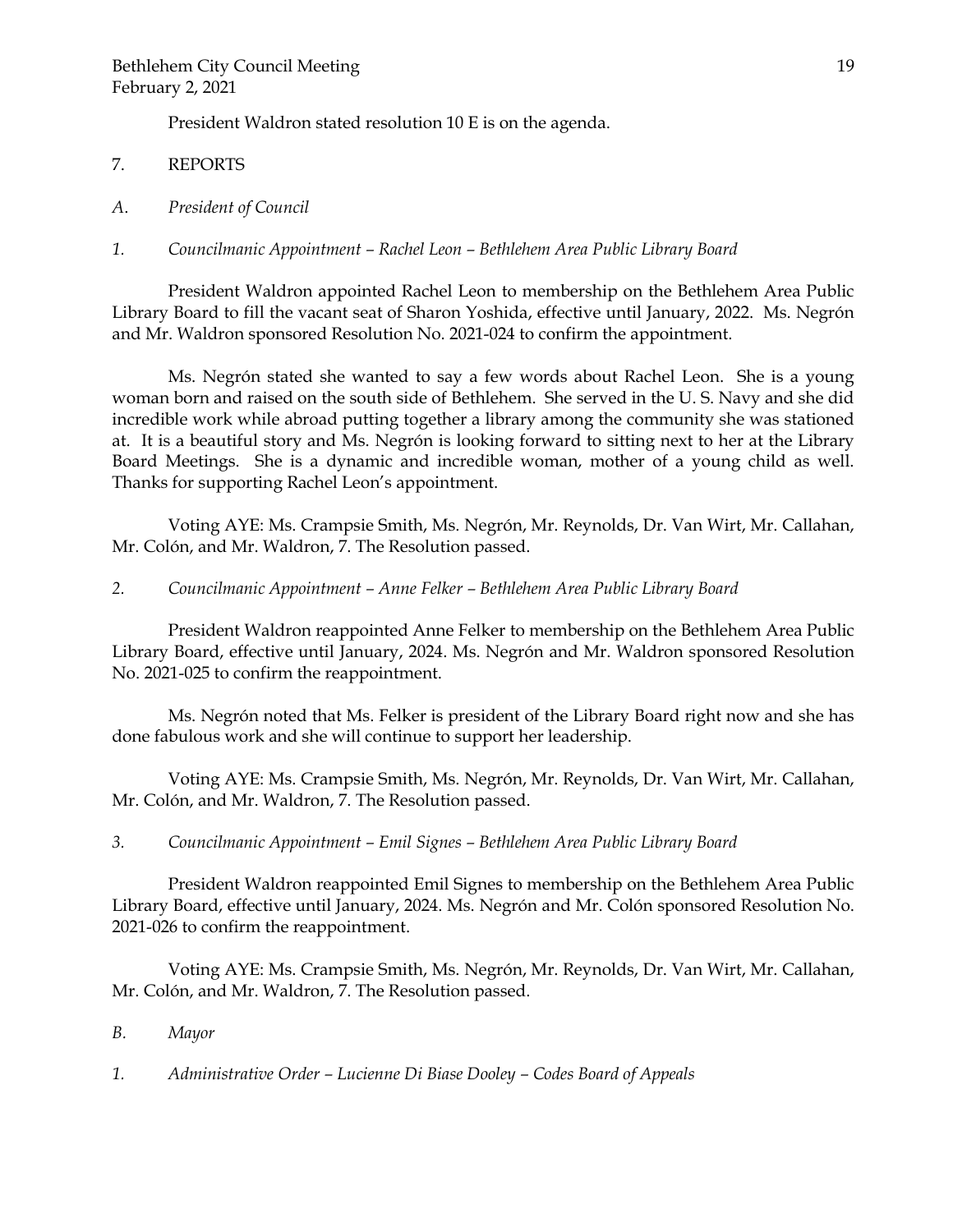Mayor Donchez appointed Lucienne Di Biase Dooley to membership on the Codes Board of Appeals effective through December, 2023. Mr. Waldron and Mr. Colón sponsored Resolution No. 2010-027 to confirm the appointment.

Voting AYE: Ms. Crampsie Smith, Ms. Negrón, Mr. Reynolds, Dr. Van Wirt, Mr. Callahan, Mr. Colón, and Mr. Waldron, 7. The Resolution passed.

#### *2. Administrative Order – Luke Cunningham – Civil Service Board*

Mayor Donchez reappointed Luke Cunningham to membership on the Civil Service Board effective through October, 2024. Mr. Waldron and Mr. Colón sponsored Resolution No. 2021-028 to confirm the reappointment.

Voting AYE: Ms. Crampsie Smith, Ms. Negrón, Mr. Reynolds, Dr. Van Wirt, Mr. Callahan, Mr. Colón, and Mr. Waldron, 7. The Resolution passed.

#### *COVID/Vaccines*

Mayor Donchez reported that the City of Bethlehem Covid cases, as of yesterday is 5,900 cases and as of yesterday there were 96 deaths. The total number vaccinated by the Bethlehem Health Bureau is 7,056. He wanted to thank President Grigsby to allow us to use Moravian College for a few weeks and Dr. Roy for allowing us to use Northeast Middle School and now to Wind Creek where we will be for the next few months. Since the cancellation of the vaccinations for today we will have a double session on Thursday, everyone will be notified. We are trying to prioritize the vaccine for our residents. The Department of Health has stated that we cannot refuse anyone based on residency because the vaccine is from the Federal Government but we are allowed to refer those who have a Health Department back to their respective Health Departments. We are in the process of canceling these appointments for our upcoming clinics. Right now we are getting fewer vaccines supplied from the state. If we start to get the amount requested we will begin scheduling those on the wait list into the canceled appointment spots. Ms. Wenrich is concerned about the low number of Hispanics that are getting vaccinated, about 5 %. She has a meeting with United Way this week to discuss the vaccination marketing and outreach efforts to certain populations. She is also going to reach out to the Hispanic Center to see how we can partner with them. Mayor Donchez does think part of the reason for these low numbers was attributed to the fact that we had all the people from Bucks County, Montgomery County, and Chester County to try to come to our clinics the last two weeks and that was an issue in itself. Mayor Donchez wanted to thank President Grigsby, Wind Creek, and Dr. Roy for their generosity allowing us to use their facilities. Since we canceled today we will have a double session on Thursday at Wind Creek in the Event Center.

#### *Snow Emergency*

Mayor Donchez pointed out the Recycling Center on Illick's Mill Road will be closed Wednesday and Thursday this week. The city is still in a snow emergency probably for the next few days. He noted that Michael Alkhal, Director of Public Works may make a few comments. We had a record snowstorm with 28-30 inches of snow with possible another storm on Sunday. We did declare the snow emergency and now we will shift into snow removal in the downtowns. Mayor Donchez stated that Eric Evans, Business Administrator and Mr. Alkhal are working on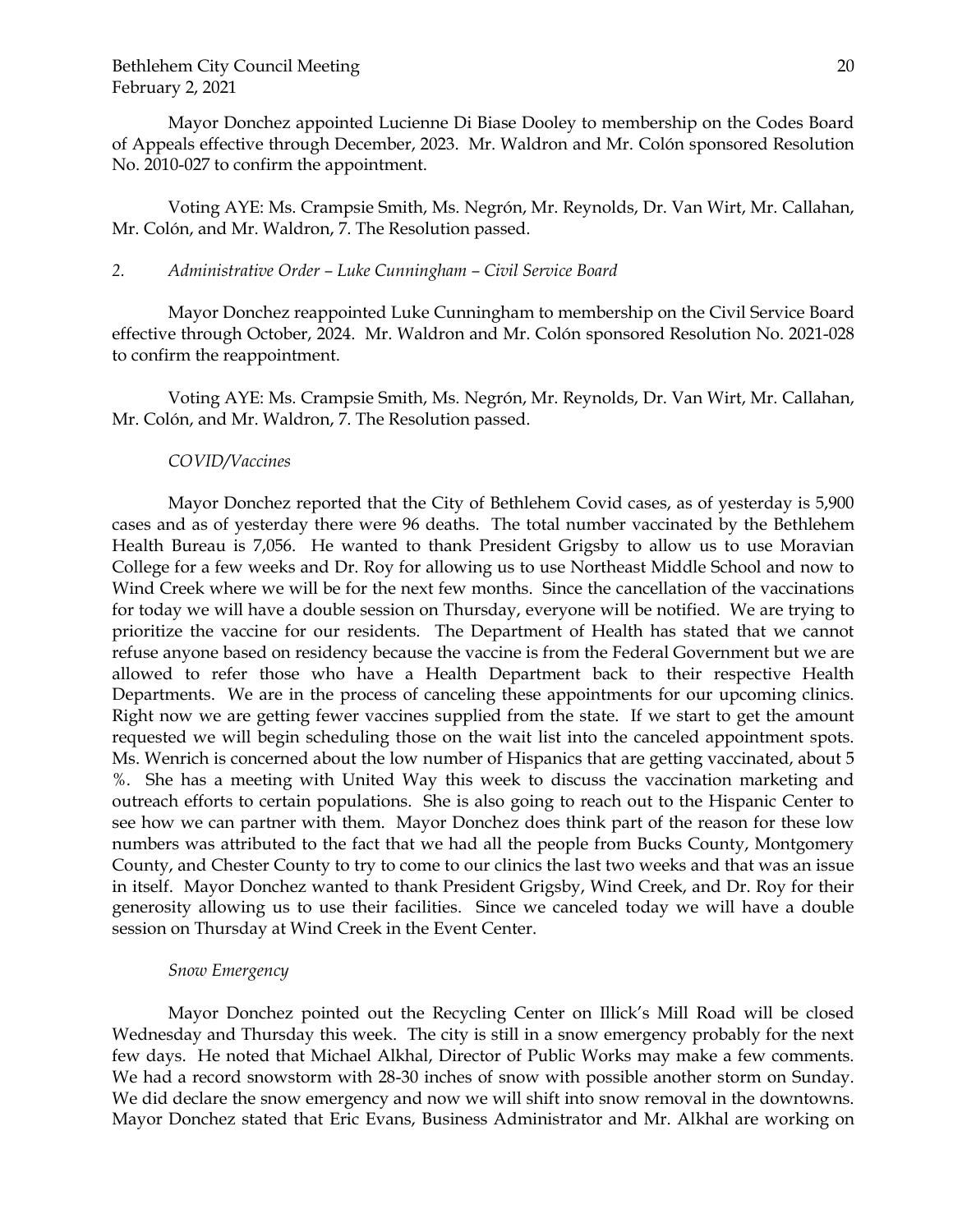contractors to use their dump trucks as we use one of our new pieces of equipment for snow removal. Considering everything with 28-30 inches of snow, 250 miles of roads, 12 hour shifts when we declare a snow emergency, 40 pieces of apparatus out removing snow for the most part the citizens have been very understanding and he appreciates it as does Mr. Alkhal. The guys have done an excellent job and Mr. Alkhal always does an excellent job. Mayor Donchez believes that every street and side street and alley has been open at least once. They will continue around the clock to expand the opening and then they will start removing snow. So probably the next couple of days we will have a snow emergency.

Mr. Alkhal reported that we had a very substantial significant storm and it will go down as the second largest on record. These storms do pose tremendous challenges for an urban area like the City of Bethlehem. Primarily the challenges lie in some of the dense neighborhoods, small streets where cars park on both sides of the street. A key to a storm of this magnitude and this amount of snowfall is to plow as efficiently and quickly as we can around the clock so that we are not going through some of the smaller streets for the first time after all of the snow has fallen. This snow also fell over a long period of time which also poses challenges. Mr. Alkhal explained despite their best efforts there are some areas, these small areas, even though we passed through them once, sometimes more than once given the rate of snow in the last 8 hours of the event they still had snow on them and the type of snow which is wet snow when we went to push it, that gets packed easily. That makes it very difficult for the smaller apparatus that is necessary for those areas to get through there. That was not going to work and a larger piece of equipment that can get through there is too large to access those areas. For those types of streets we have to use other equipment like front end loaders, back hoes which are a lot less slower process to open those streets. The vast majority, all the mains and all the secondary streets, any street that is fairly wide that is not parked in has been done repeatedly and is in reasonably good condition. Mr. Alkhal added the city is very passable throughout, you can get around easily. The biggest challenge is if you happen to be on a side street, small street, or alley that we are still getting to at this hour because of what he just described. We also went immediately to snow removing starting on Fourth Street and we are hoping to go through that quickly. Only for that all the plowing and work around the clock has been in house, the only thing we called on some help is with some trucking and some front end loaders for snow removal in the downtown business areas in order to do it as quickly as we can while still reserving and keeping our contingency on the slower work that is still ongoing, the opening of alleys, those that could not be opened because of the condition. Overall the city is in good shape considering what we had. He can assure that we are in good shape compared to other communities that experienced the same thing in the Lehigh Valley. Mr. Alkhal noted they will continue to work around the clock with the snow removal because what is forecasted in the next 5 days is real cold weather so it looks like Mother Nature is not going to help us too much. After that as we continue to dig out unfortunately there will be frustration for the residents to be anticipated when we plow, we have to make multiple passes sometimes given how much snow we had. We directed our crews to generally push to the curb but with 2 feet of snow that would pile the snow way too high. So they are shutting driveways as we continue to clean and open streets, we will make them passable to have lanes in each direction but not all the way to the curb. That is not a problem where off street parking is not critical and they tend to be neighborhood areas. Mr. Alkhal explained that is where we are and we will probably keep snow removal this week as long as we can because that will assist in the storm effort downtown. This will be a costly event to clean up, we have had a bunch of breaks the last year or so with not a lot of snow, so he guesses it is only fair we have to deal with this now.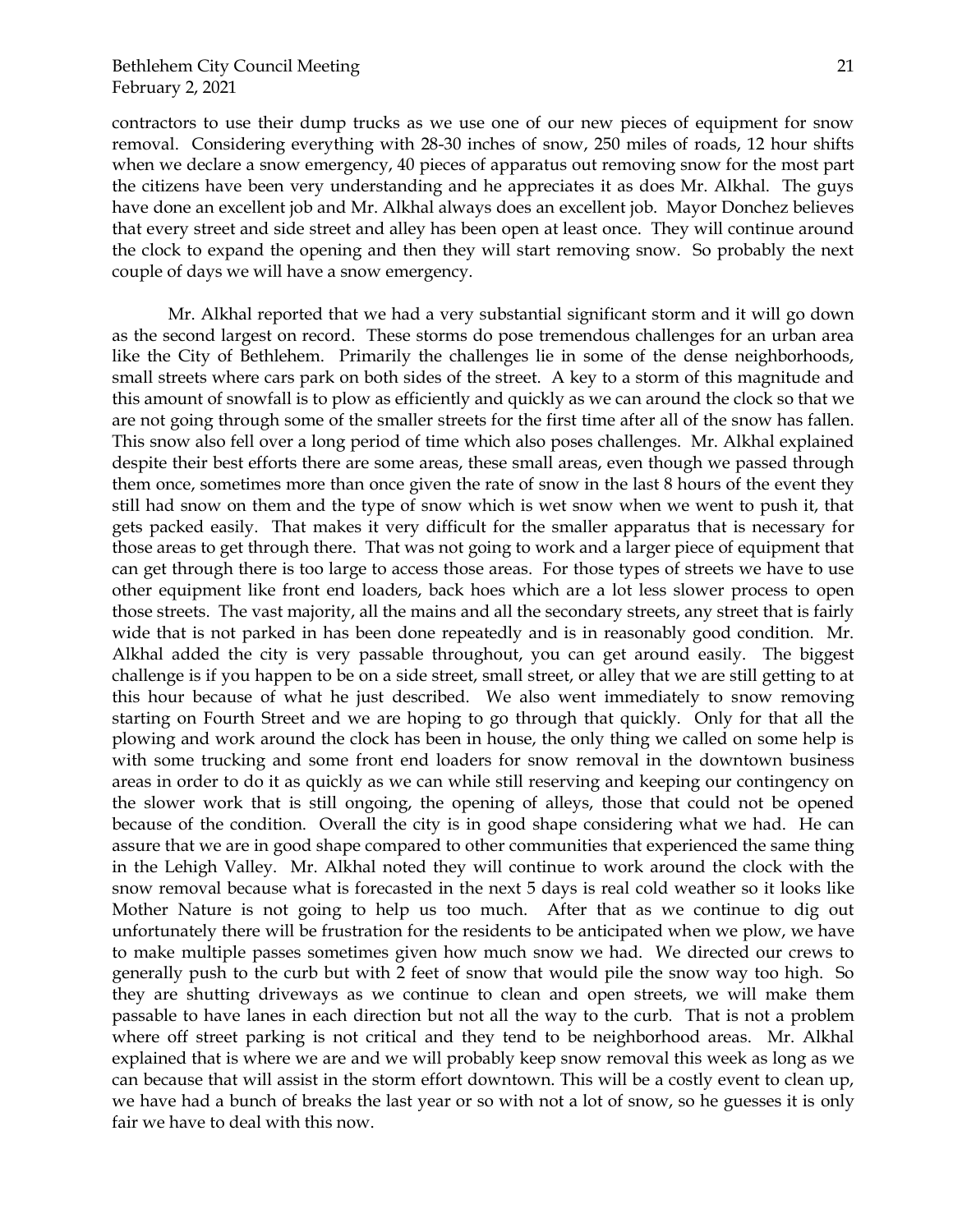President Waldron thanked Mr. Alkhal and he knows they are doing the best they can and it is never quite good enough for every single portion of the city because people are looking at their one little street that is in front of this house or behind their garage. They are not looking at the 250 miles that needs to be done. The crews are out there working hard and the people need to be patient. Thank you for the work you are your crews are putting in.

Mr. Reynolds noted Mr. Alkhal did a good job summarizing this, especially the challenges. He was out shoveling and he know we all have the same experience where you go out and shovel, go back inside and they go back outside and there is the same amount of snow out there. He walked down to a few neighborhoods around him to help a few people shovel and he saw a bunch of the city trucks out there. He felt for them in a way because we do not usually buy trucks to deal with 30 inches of snow. There are only so many places we can put the snow and he watched them do the best they could to try to find places to put the snow. The neighbors understood that and also many of the guys that were out there were out there for many hours. This was a difficult situation for everybody. As was said, he appreciates the fact that it was said that there are areas that need improvement but overall when he was watching them work, he was impressed because they were out there for a long time and were trying to do the best they could. They did a few extra passes because they realized they had not gotten everything and did not know when they would be back. Mr. Reynolds noted Mr. Alkhal deserves a lot of credit but also your employees deserve a lot of credit. The ones he saw he thought were doing the best they could with a difficult situation. He did want to say that.

Mr. Alkhal thanked Mr. Reynolds and added that they do have great crews and we deploy 4 units around the clock with 12 hour shifts so they are long hours and they do stick with it until we dig ourselves out.

#### *C. Finance Committee Meeting*

Chairman Reynolds stated The Finance Committee met on Tuesday, January 26, 2021 at 6:00 PM. The Committee discussed and voted on four (4) agenda items: Amending the General Fund related to several adjustments; Amending Golf Fund – 2020 Year End Adjustments; Amending the Liquid Fuels Fund– 2020 Year End Adjustments; and Amending the Non-Utility Capital Improvements Fund – 2020 Year End Adjustments. Committee votes were taken on each of the four agenda items. The committee voted to recommend placement of appropriate bills on tonight's Council meeting agenda for each agenda item. The four bills are on tonight's agenda for First Reading.

8. ORDINANCES FOR FINAL PASSAGE

# *A. Bill No. 01-2021 – Zoning Text Amendment – Commercial Uses on First Floor in CB and CL Districts*

The Clerk read Bill No. 01-2021 – Zoning Text Amendment – Commercial Uses on First Floor in CB and CL, sponsored by Mr. Colón and Mr. Waldron and titled:

> AN ORDINANCE OF THE CITY OF BETHLEHEM, COUNTIES OF LEHIGH AND NORTHAMPTON, COMMONWEALTH OF PENNSYLVANIA, AMENDING THE ZONING ORDINANCE IN SECTIONS 1305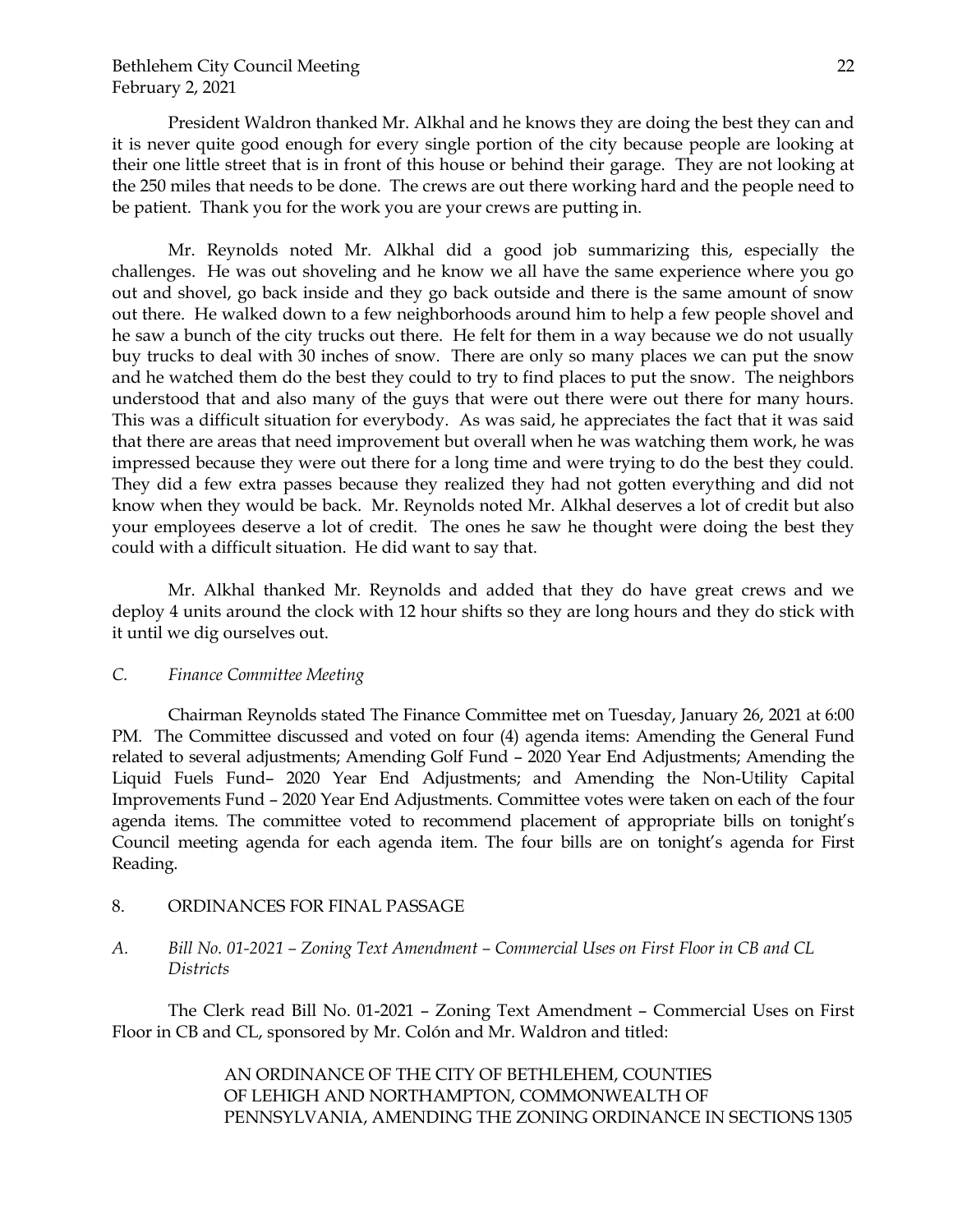AND 1306 TO AMEND PROVISIONS FOR COMMERCIAL USES ON THE FIRST FLOOR IN CB AND CL ZONING DISTRICTS.

Voting AYE: Ms. Crampsie Smith, Ms. Negrón, Mr. Reynolds, Dr. Van Wirt, Mr. Callahan, Mr. Colón, and Mr. Waldron, 7. Bill No. 01-2021 now known as Ordinance No. 2021-01 was passed on Final Reading.

- 9. NEW ORDINANCES
- *A. Bill No. 02-2021 – Amending Article 1501 of the Codified Ordinances – Fire Safety and Code Enforcement and Inspection Fees*

The Clerk read Bill No. 02-2021 –Amending Article 1501 of the Codified Ordinances – Fire Safety and Code Enforcement sponsored by Mr. Colón and Mr. Waldron and titled:

> AN ORDINANCE OF THE CITY OF BETHLEHEM, COUNTIES OF LEHIGH AND NORTHAMPTON, COMMONWEALTH OF PENNSYLVANIA, AMENDING ARTICLE 1501 OF THE CODIFIED ORDINANCES OF THE CITY OF BETHLEHEM TITLED FIRE SAFETY AND CODE ENFORCEMENT INSPECTION FEES

President Waldron noted that Deputy Fire Chief Craig Baer is with us and he wondered if he and anything else to add to this. We did discuss this two weeks ago and nothing has changed.

Voting AYE: Ms. Crampsie Smith, Ms. Negrón, Mr. Reynolds, Dr. Van Wirt, Mr. Callahan, Mr. Colón, and Mr. Waldron, 7. Bill No. 02-2021 was passed on First Reading.

*B. Bill No. 03 – 2021 – Amending 2021 General Fund – General Fund Adjustments*

The Clerk read Bill No. 03-2021 – Amending 2021 General Fund – General Fund Adjustments sponsored by Mr. Colón and Mr. Waldron and titled:

> AN ORDINANCE OF THE CITY OF BETHLEHEM, COUNTIES OF LEHIGH AND NORTHAMPTON, COMMONWEALTH OF PENNSYLVANIA, AMENDING THE 2021 GENERAL FUND BUDGET

Voting AYE: Ms. Crampsie Smith, Ms. Negrón, Mr. Reynolds, Dr. Van Wirt, Mr. Callahan, Mr. Colón, and Mr. Waldron, 7. Bill No. 03-2021 was passed on First Reading.

*C. Bill No. 04 – 2021 – Amending 2021 Golf Course Enterprise Fund – 2020 Year End Adjustments*

The Clerk read Bill No. 04-2021 – Amending 2021 Golf Course Enterprise Fund Budget – 2020 Year End Adjustments sponsored by Mr. Colón and Mr. Waldron and titled:

> AN ORDINANCE OF THE CITY OF BETHLEHEM, COUNTIES OF LEHIGH AND NORTHAMPTON,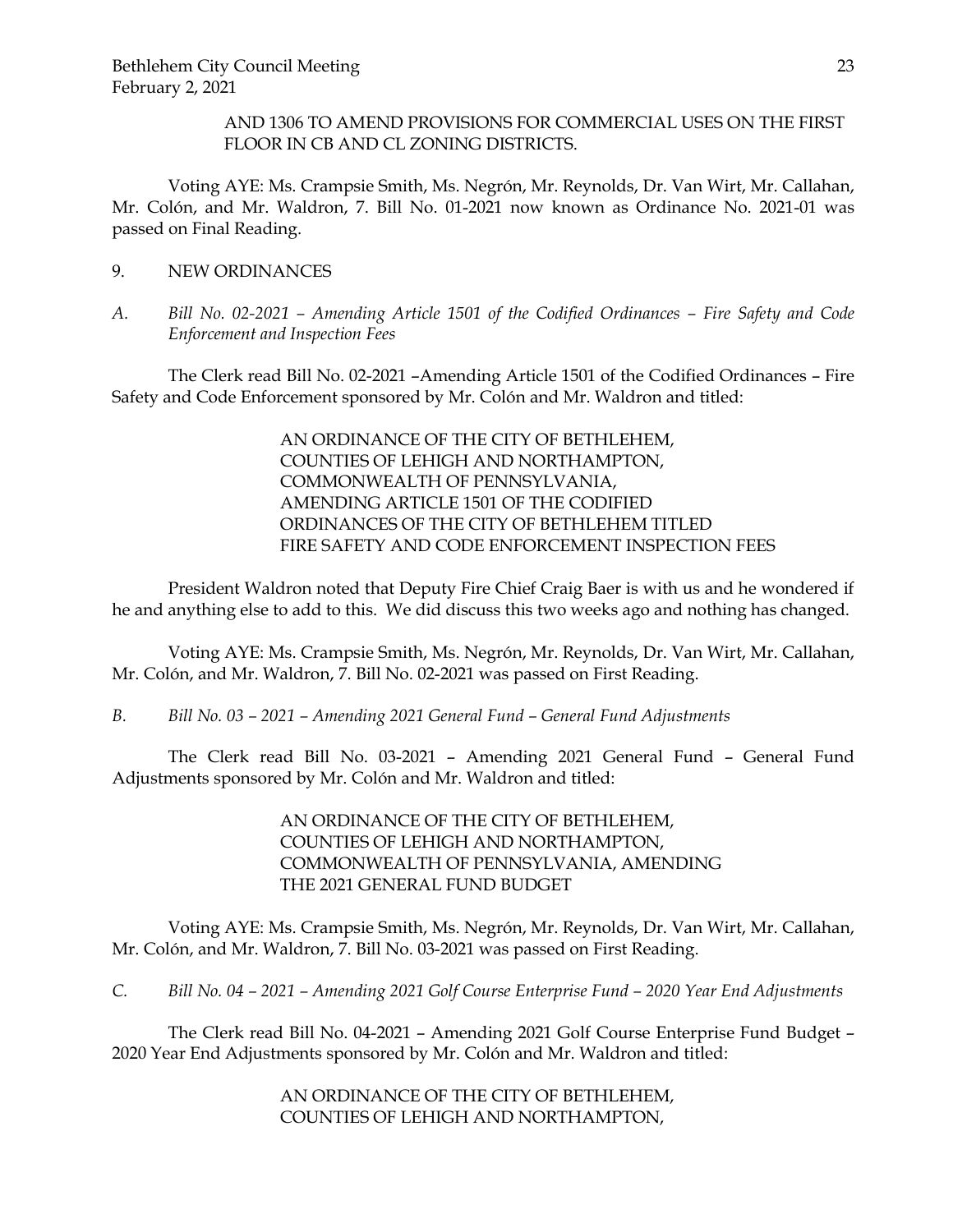## COMMONWEALTHOF PENNSYLVANIA, AMENDING THE GOLF COURSE ENTERPRISE FUND BUDGET FOR 2021

Voting AYE: Ms. Crampsie Smith, Ms. Negrón, Mr. Reynolds, Dr. Van Wirt, Mr. Callahan, Mr. Colón, and Mr. Waldron, 7. Bill No. 04-2021 was passed on First Reading.

*D. Bill No. 05 – 2021 – Amending 2021 Liquid Fuels Fund – 2020 Year End Adjustments*

The Clerk read Bill No. 05-2021 – Amending 2021 Liquid Fuels Fund – 2020 Year End Adjustments sponsored by Mr. Colón and Mr. Waldron and titled:

> AN ORDINANCE OF THE CITY OF BETHLEHEM, COUNTIES OF LEHIGH AND NORTHAMPTON, COMMONWEALTH OF PENNSYLVANIA, AMENDING THE 2021 LIQUID FUELS FUND BUDGET

Voting AYE: Ms. Crampsie Smith, Ms. Negrón, Mr. Reynolds, Dr. Van Wirt, Mr. Callahan, Mr. Colón, and Mr. Waldron, 7. Bill No. 05-2021 was passed on First Reading.

*E. Bill No. 06-2021 – Amending 2021 Capital Budget for Non-Utilities – 2020 Year End Adjustments*

The Clerk read Bill No. 06-2021 – Amending 2021 Capital Budget for Non-Utilities – 2020 Year End Adjustments sponsored by Mr. Colón and Mr. Waldron and titled:

> AN ORDINANCE OF THE CITY OF BETHLEHEM, COUNTIES OF LEHIGH AND NORTHAMPTON, COMMONWEALTH OF PENNSYLVANIA, AMENDING THE 2021 CAPITAL BUDGET FOR NON-UTILITIES

Voting AYE: Ms. Crampsie Smith, Ms. Negrón, Mr. Reynolds, Dr. Van Wirt, Mr. Callahan, Mr. Colón, and Mr. Waldron, 7. Bill No. 06-2021 was passed on First Reading.

- 10. RESOLUTIONS
- *A. Approve Records Destruction – Department of Water and Sewer Resources*

Mr. Colón and Mr. Waldron sponsored Resolution No. 2021-029 that authorized the disposition of the Department of Water and Sewer Resources records, as stated in Exhibit A.

Voting AYE: Ms. Crampsie Smith, Ms. Negrón, Mr. Reynolds, Dr. Van Wirt, Mr. Callahan, Mr. Colón, and Mr. Waldron, 7. The Resolution passed.

*B. Approve Contract –The Greater Lehigh Valley Chamber of Commerce*

Mr. Colón and Mr. Waldron sponsored Resolution No. 2021-030 that authorized to execute a contract with The Greater Lehigh Valley Chamber of Commerce for marketing services.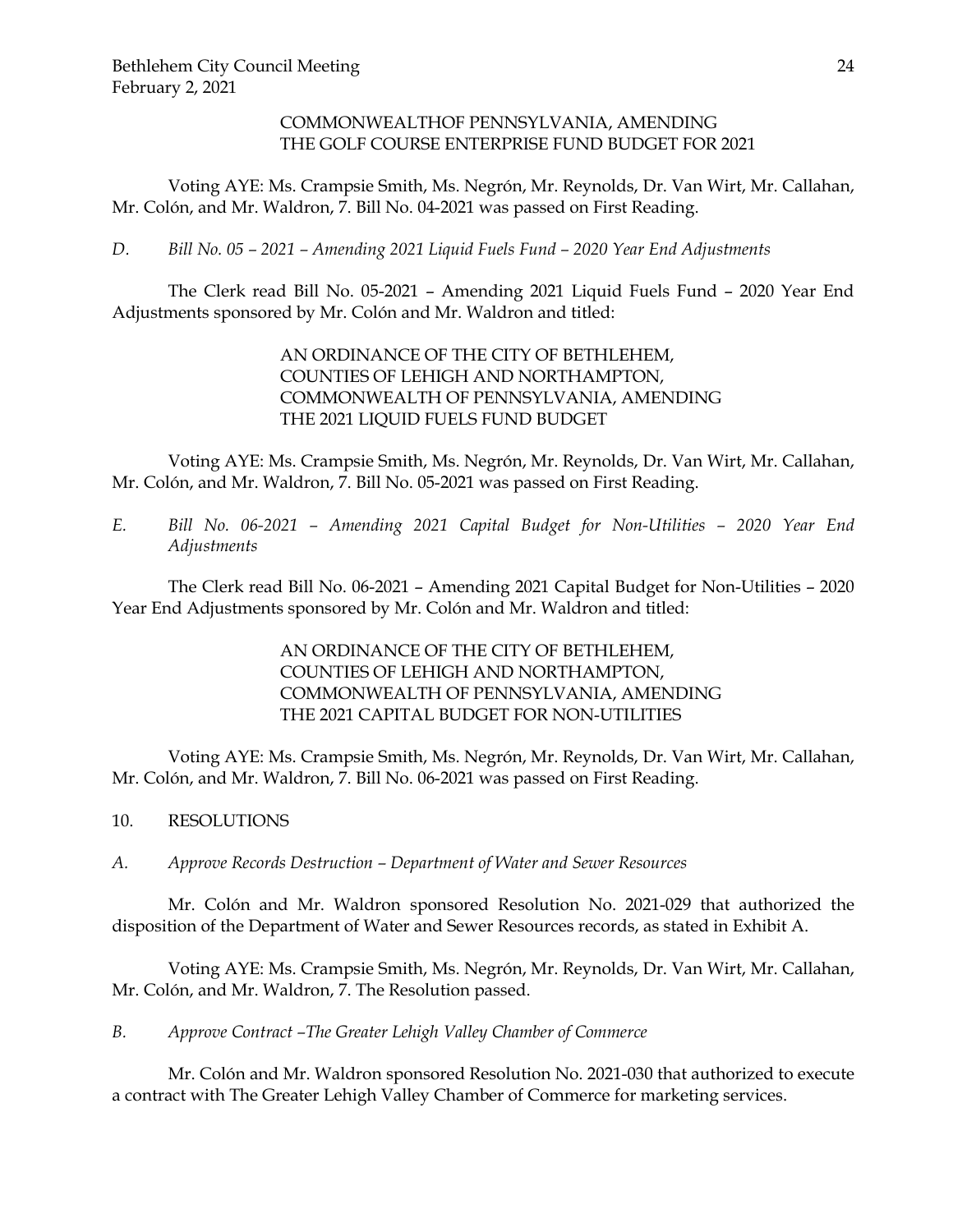Voting AYE: Ms. Crampsie Smith, Ms. Negrón, Mr. Reynolds, Dr. Van Wirt, Mr. Callahan, Mr. Colón, and Mr. Waldron, 7. The Resolution passed.

#### *C. Approve Contract – Heim Construction Co., Inc. – South Bethlehem Corridor Connections*

Mr. Colón and Mr. Waldron sponsored Resolution No. 2021-031 that authorized to execute a contract with Heim Construction Co., Inc. for construction of pedestrian improvements as part of the south Bethlehem corridor connections project.

Voting AYE: Ms. Crampsie Smith, Ms. Negrón, Mr. Reynolds, Dr. Van Wirt, Mr. Callahan, Mr. Colón, and Mr. Waldron, 7. The Resolution passed.

#### *D. Approve Resolution naming the Chimney Swift the official Bird of Bethlehem*

Ms. Negrón and Mr. Reynolds sponsored Resolution No. 2021-032 that designates the Chimney Swift the official Bird of the City of Bethlehem in recognition of the special value of this bird species to our City.

Ms. Negrón stated she wanted to thank to Jennie Gilrain because she has led this effort along with many other members of our community. She asked what we needed to do. Ms. Negrón thanked Robert Vidoni, he has been patient about how to do this, we have been going back and forth with this, and he was very helpful. Ms. Gilrain really did a lot of work and research and made help this happen and in organizing the students to write letters. This is a group of students that got a good sense and touch of city government leadership and also mathematics and science. It was beautiful to hear the letters, thank you everyone that called in support. He hopes that Members of Council approve this naming of the Chimney Swift the official Bird of Bethlehem. There is a lot of potential for us to use this in many different ways but more than anything to save the Chimney Swift.

Mr. Reynolds seconded what Councilwoman Negrón said and thanked her for all her work in putting this together with Mr. Vidoni. Mr. Reynolds thanked the students that called in today who are all fantastic. This is something that people put a lot of work into and it will be a good thing for us to do tonight.

Dr. Van Wirt added that she wanted to echo what Council Members Reynolds and Negrón have said tonight. Additionally she would like to speak directly to the students who called in if they are still listening, she wanted to praise them and also please do not ever stop calling your government and telling us what you think. It was wonderful.

Mr. Colón mentioned he heard of the Chimney Swift last summer previous to this recent news. When he was walking in a municipal park, not in Bethlehem there was a structure that was a chimney that was built specifically for Chimney Swifts to roost. So any of our other local students that are looking for potential Eagle Scout projects something like that would help create other habitats for them to roost, that would be a low maintenance addition to any of our local parks and could add an educational piece potentially about what we are doing tonight to value the Chimney Swift. This is something he saw in another public park space but one of these chimneys would be good if someone would want to reach out to the city for an Eagle Scout project that would be something to build upon this as we continue to educate the public of the value of the Chimney Swift.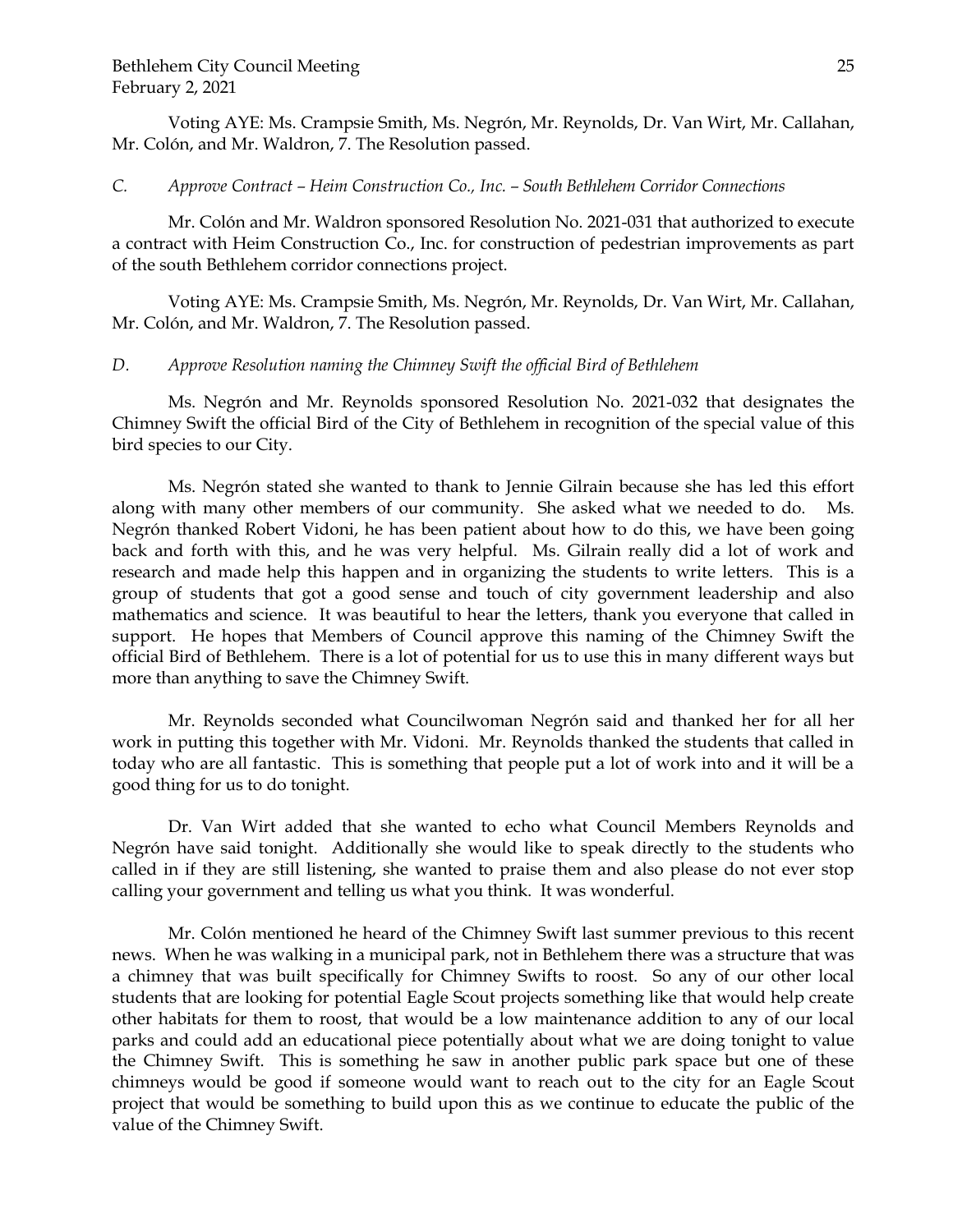Mr. Callahan thanked the kids for calling in; it is a great thing to be involved with your city. He knows a few of you have kids that go to Northeast Middle School and he knows a few of them there and they were supporting this also. Thanks again, for calling into the city and being involved as Dr. Van Wirt said.

Ms. Crampsie Smith thanked all the children that called in tonight, that was wonderful. It would be hard to vote against anything that they call in for. She wanted to give a shout out to Mr. Noble who is the owner of the Masonic Temple and the builder and who was willing to preserve the chimney so that the Chimney Swifts have their natural habitat. That is really noble of Mr. Noble to do that.

Voting AYE: Ms. Crampsie Smith, Ms. Negrón, Mr. Reynolds, Dr. Van Wirt, Mr. Callahan, Mr. Colón, and Mr. Waldron, 7. The Resolution passed.

#### *E. Approve Resolution – Adoption of Hix – Bethlehem Police K-9 to Patriot K-9 Rescue*

Mr. Colón and Mr. Waldron sponsored Resolution No. 2021-033 that approved the transfer of Hix by the Bethlehem Police Department to Patriot K-9 Rescue and that Hix be extended the gratitude of the City of Bethlehem which has benefitted from his more than 5 years of service and special contributions he made to promoting public safety and protecting the lives and property of Bethlehem residents. Now that Hix has retired he can relax and enjoy that all life has to offer him. Hix is extended every good wish for a long and happy retirement.

Mr. Reynolds thanked Police Chief Michelle Kott for sticking around, this meeting is now 2 and a half hours and she is still with us in case we had any questions. He thinks we all thank Hix for his service as well.

Voting AYE: Ms. Crampsie Smith, Ms. Negrón, Mr. Reynolds, Dr. Van Wirt, Mr. Callahan, Mr. Colón, and Mr. Waldron, 7. The Resolution passed.

#### 11. NEW BUSINESS

#### *Community Development Committee Meeting*

Chairman Van Wirt announced there will be a Community Development Committee Meeting on Tuesday, February 9, 2021 at 6:00 pm in Town Hall. There are two agenda items; the discussion of three proposed bills related to enabling third party inspections in the city; and bill amending HARB eligibility requirements. Due to Covid, this will be a virtual meeting and instructions for public comment over the phone will be posted online on the City Council Meeting calendar page.

#### *Vaccine Clinics*

Ms. Crampsie Smith noted she wanted to clarify something about the vaccine clinic. She has some questions and she wanted to clarify that the clinic is totally going to be at Wind Creek now including the First Presbyterian one and that will no longer be a site. She is just asking for clarification and also will those going to the clinic receive some type of email or some kind of notice beforehand so they know what site they are going to.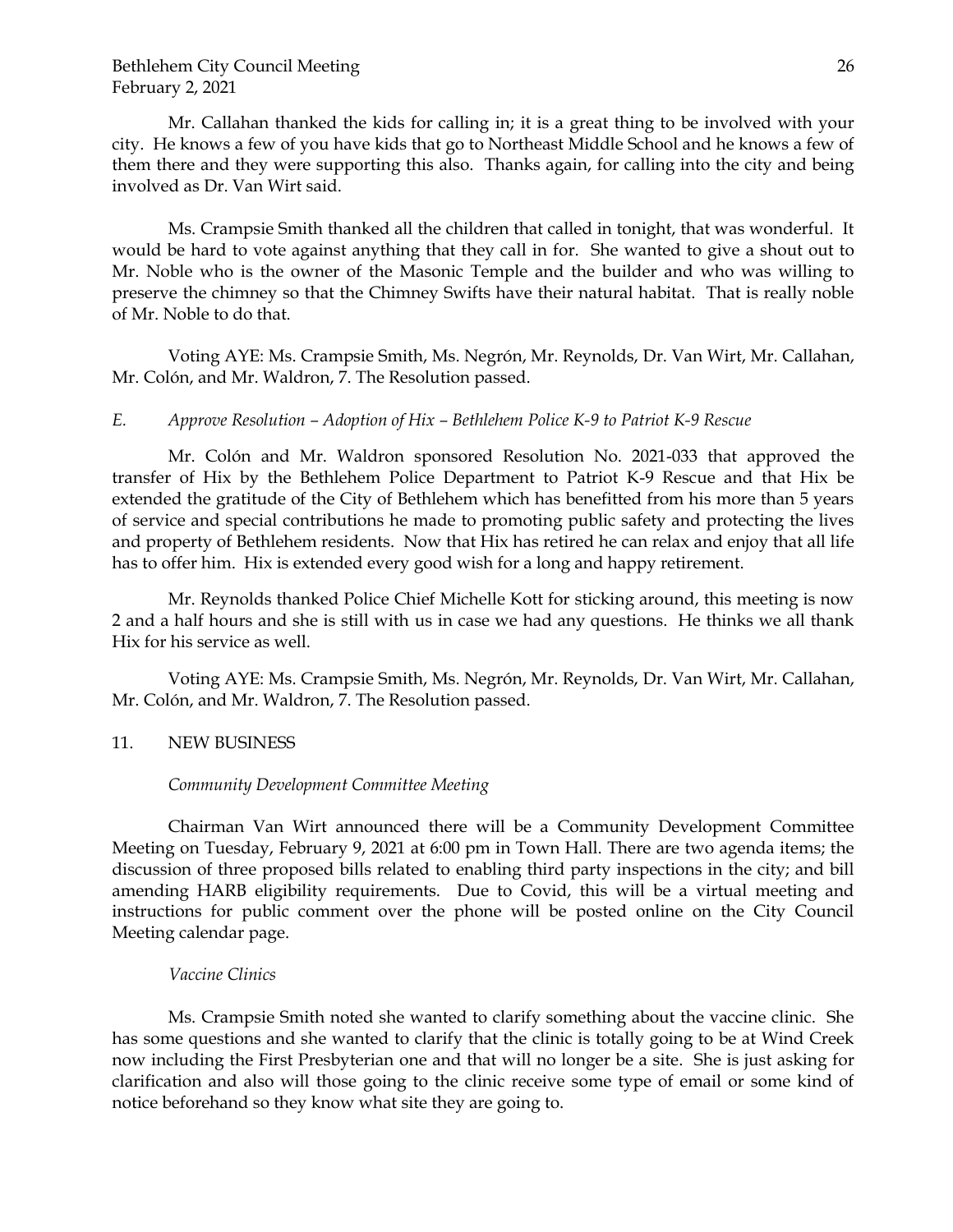Alicia Karner, Director of Community and Economic Development commented that all individuals signed up for First Presbyterian have been notified in addition to the press releases that were sent out. They all received an email which was the same method on which they used to sign up for the clinic. All of that has been communicated to the folks. Yes, they will be at Wind Creek as a permanent site at least through the month of February and for the next several months.

Ms. Crampsie Smith thanked Ms. Karner and added she has had people asking her about that. She will say that we have a lot of mature community members that are going for vaccines. She knows that Thursday and Friday some of her neighbors are going and it will be difficult for them to drive and get there so if anyone in the community is available to help transport that would be great.

### *Chimney Swift*

Ms. Negrón pointed out she forgot to mention somebody really important in the process of the naming the Chimney Swift the Bird of Bethlehem, that is Council Solicitor John Spirk. He was the first one when she received the documents from members of the community asking her they had a lot of legal questions and she sent this to Mr. Vidoni and Solicitor Spirk and he did a quick research and came back to say that the Chimney Swift birds are actually protected under the federal law and cannot be messed with. We have a great way to make sure that the Chimney Swifts are safe. She failed to mention that she appreciates Solicitor Spirk and his quick responses and help in this process. She thanked Robert Vidoni and Solicitor Spirk.

#### *New Snow Blower*

Mr. Callahan asked Mr. Alkhal if the new machine he is talking about is the snow blower that we talked about a few years ago.

Mr. Alkhal stated yes, we did acquire a snow blower last year and of course we had no snow last year.

Mr. Callahan asked how it is working. He noted it is a giant snow blower that fits on the front of the truck.

Mr. Alkhal stated, yes, it is pretty substantial and fills a dump truck in about 25 seconds. We are still adjusting on how best to deploy and use it. If we have an open area with a lot of snow in front of you it is awesome, it goes quickly. Our challenge is that we use it in the downtown area to remove snow and in those areas we have the pile of snow in the parking lanes and come through and grab it and throw it into dump trucks. That can go fast but the problem is we are not always comfortable basically tying up all the parking areas until we get to them with the blower. But we are adjusting and will get it down pat soon. This is the first year of use; we used it at the last storm and used it during this storm.

Mr. Callahan informed he is glad it is working.

President Waldron remarked everyone stay well and warm and we will see you in two weeks.